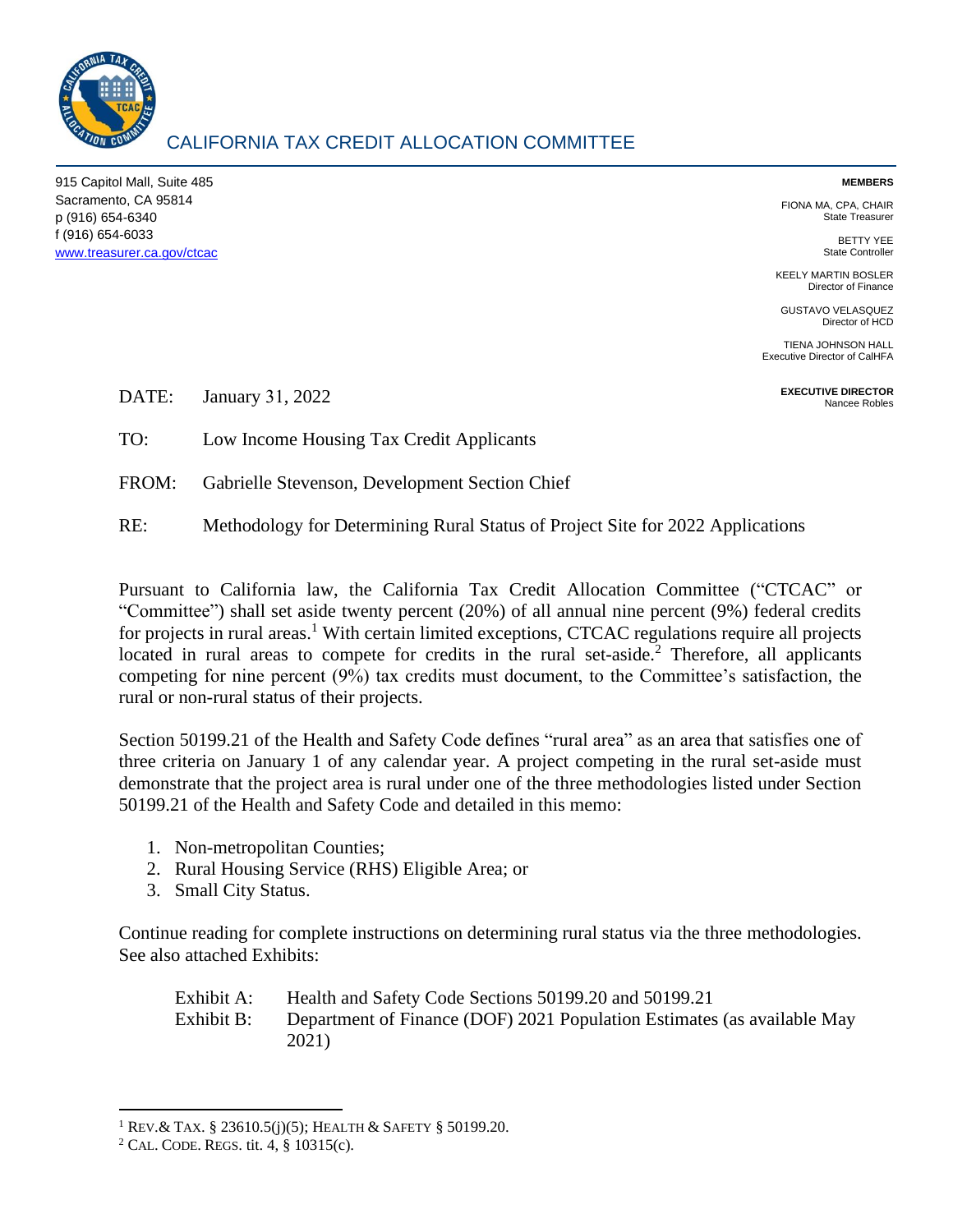## **Methodology 1: Non-metropolitan Counties**

Projects in non-metropolitan areas are considered rural. Under the current definition of "metropolitan statistical area" established by the United States Office of Management and Budget effective in 2010 and still effective as of January 1, 2022, twenty-one (21) of the fifty-eight (58) counties in California are considered non-metropolitan. Projects located in the following counties are not required to provide documentation of their rural status and will be considered as rural:

| Alpine    | Colusa         | Humboldt | Lassen          | Modoc  | <b>Plumas</b> | <b>Tehama</b> |
|-----------|----------------|----------|-----------------|--------|---------------|---------------|
| Amador    | Del Norte Inyo |          | <b>Mariposa</b> | Mono   | Sierra        | Trinity       |
| Calaveras | Glenn          | Lake     | Mendocino       | Nevada | Siskiyou      | Tuolumne      |

## **Methodology 2: Rural Housing Service (RHS) Eligible Area**

Areas eligible for the RHS Section 515 program are considered rural.

In previous years, the United States Department of Agriculture, Rural Development ("USDA") established a list of eligible areas known as the "Section 515 Designated Places List" where an area is eligible under the Section 515 program on January 1 of the calendar year in question if it resides on the Section 515 Designated Places List in effect the prior September 30.<sup>3</sup> For 2022, USDA no longer issues a Section 515 Designated Places List.

Applicants are advised to contact USDA directly to confirm Section 515 program eligibility of a project's area.<sup>4</sup> Note also that an existing project with an existing Section 515 loan does not necessarily qualify for Section 515 program.

In order to satisfy Methodology 2, the applicant shall provide a current letter from USDA confirming that on January  $1<sup>st</sup>$  of the current year, the area is eligible for the Section 515 program.

USDA Contact for Section 515 Eligibility:

| Email:   | $MFHprocessing2@$ usda.gov |
|----------|----------------------------|
| Website: | www.rd.usda.gov/ca         |

## **Methodology 3: Small City Status**

A project area may be rural under the Small City Status methodology, provided that both of the following conditions are met:

1) The project is located in an incorporated city having a population of 40,000 or less, or in an unincorporated area which adjoins<sup>5</sup> a city having a population of  $40,000$  or less. Check the city's latest population estimate in California Department of Finance Report E-1: 2021

<sup>3</sup> CAL. CODE. REGS. tit. 4, § 10315(c); HEALTH & SAFETY § 50199.21.

 $4$  *Id.* § 10322(h)(31).

<sup>&</sup>lt;sup>5</sup> If the proposed site census tract (in an unincorporated area) touches or overlaps a city limit, it is adjoining. For guidance please contact CTCAC's rural region analyst.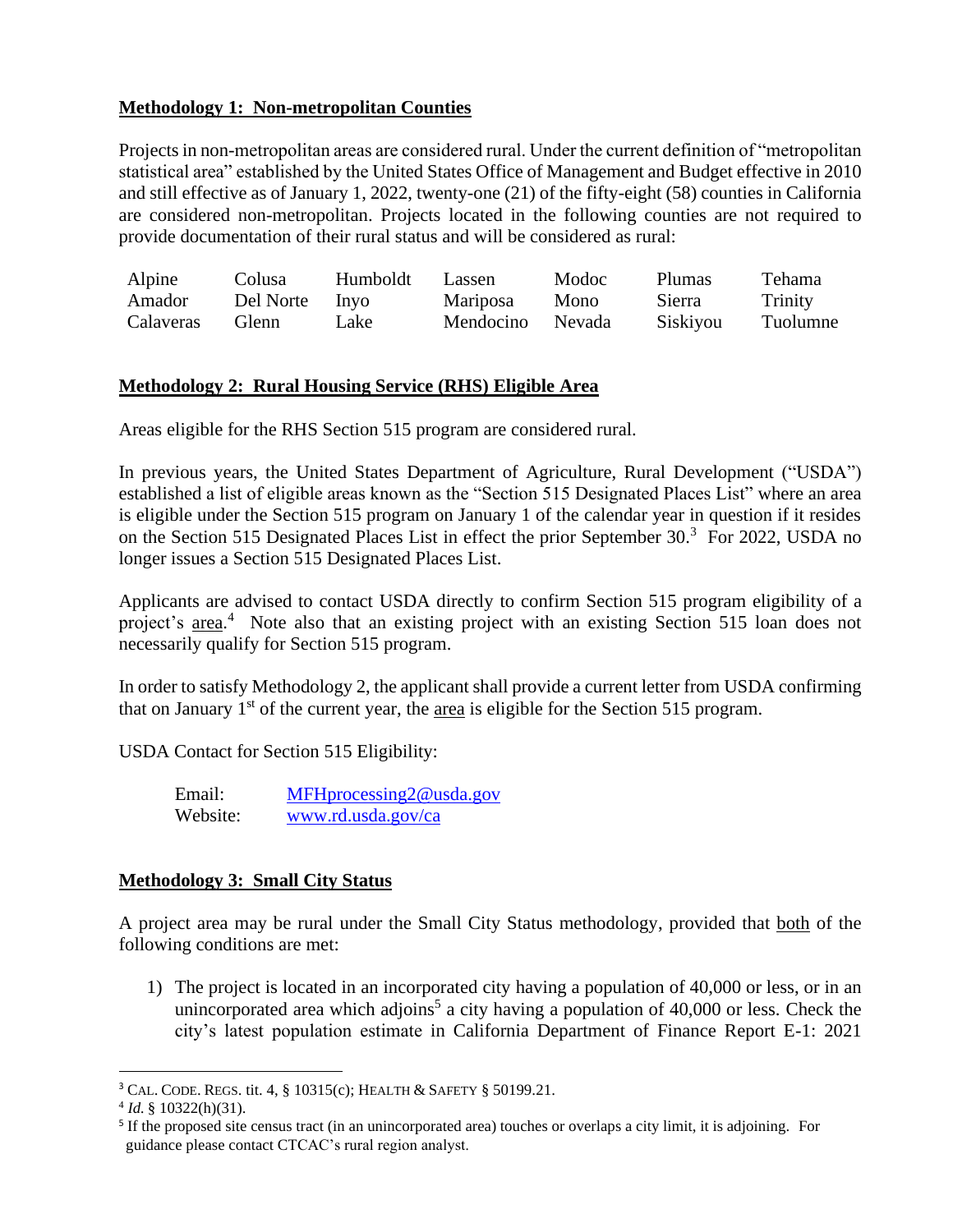Population Estimates ("DOF 2021 Population Estimates"), included in Exhibit B of this memo.<sup>6</sup> AND

2) The project's address is located in an area that is not designated by the U.S. Census Bureau as an urbanized area. Refer to the Census Data located at the U.S. Census Bureau website using the Geocoder search tool to determine whether or not an address is located in an area that is rural. Note that an area designated as **2010 Census Urban Clusters** is considered rural. An area designated as **2010 Census Urbanized Areas** is not considered rural.

Proceed as follows to satisfy Methodology 3:

- 1) Check the project city's latest population estimate (as of 1/1/2022) in DOF 2021 Population Estimates (Exhibit B);
	- a. If the project is located within an incorporated city, or an unincorporated area that adjoins a city, that has a population exceeding 40,000, then STOP. The project area is not rural under the Small City Status methodology;
	- b. If the project is located within an incorporated city, or in an unincorporated area that adjoins a city, with a population of 40,000 or less, proceed to step 2;
- 2) Go to the Geocoder search tool at the U.S. Census Bureau website: <https://geocoding.geo.census.gov/geocoder/geographies/address?form>
	- a. In the "Find Address Geographies" field in Geocoder, enter the project's street address and ensure that "Public\_AR\_Current" is selected in the "Benchmark" dropdown menu and "ACS2019\_Current" is selected in the "Vintage" dropdown menu. Press the "Get Results" button at the bottom of the screen. Following these steps will produce a partial results page.
	- b. On the partial results page, modify the url by adding the following sequence to the end of the url in the browser address bar: **&layers=62,64**

A modified url will look similar to this: [https://geocoding.geo.census.gov/geocoder/geographies/../benchmark=4&vintage=4](https://geocoding.geo.census.gov/geocoder/benchmark=4&vintage=419&layers=62,64)

[19&layers=62,64](https://geocoding.geo.census.gov/geocoder/benchmark=4&vintage=419&layers=62,64)

Once you've modified the url, press enter on your keyboard. This will produce a final results page.

c. On the final results page, scroll down and review the data to determine if any identification information was returned under the "Geographies" header. Identification information under this header would look like this: **Geographies:**

**2010 Census Urbanized Areas: GEOID: 77068 CENTLAT: +38.6391605 AREAWATER: 12767880**

<sup>6</sup> For more informationhttp://www.dof.ca.gov/forecasting/demographics/estimates/e-1/.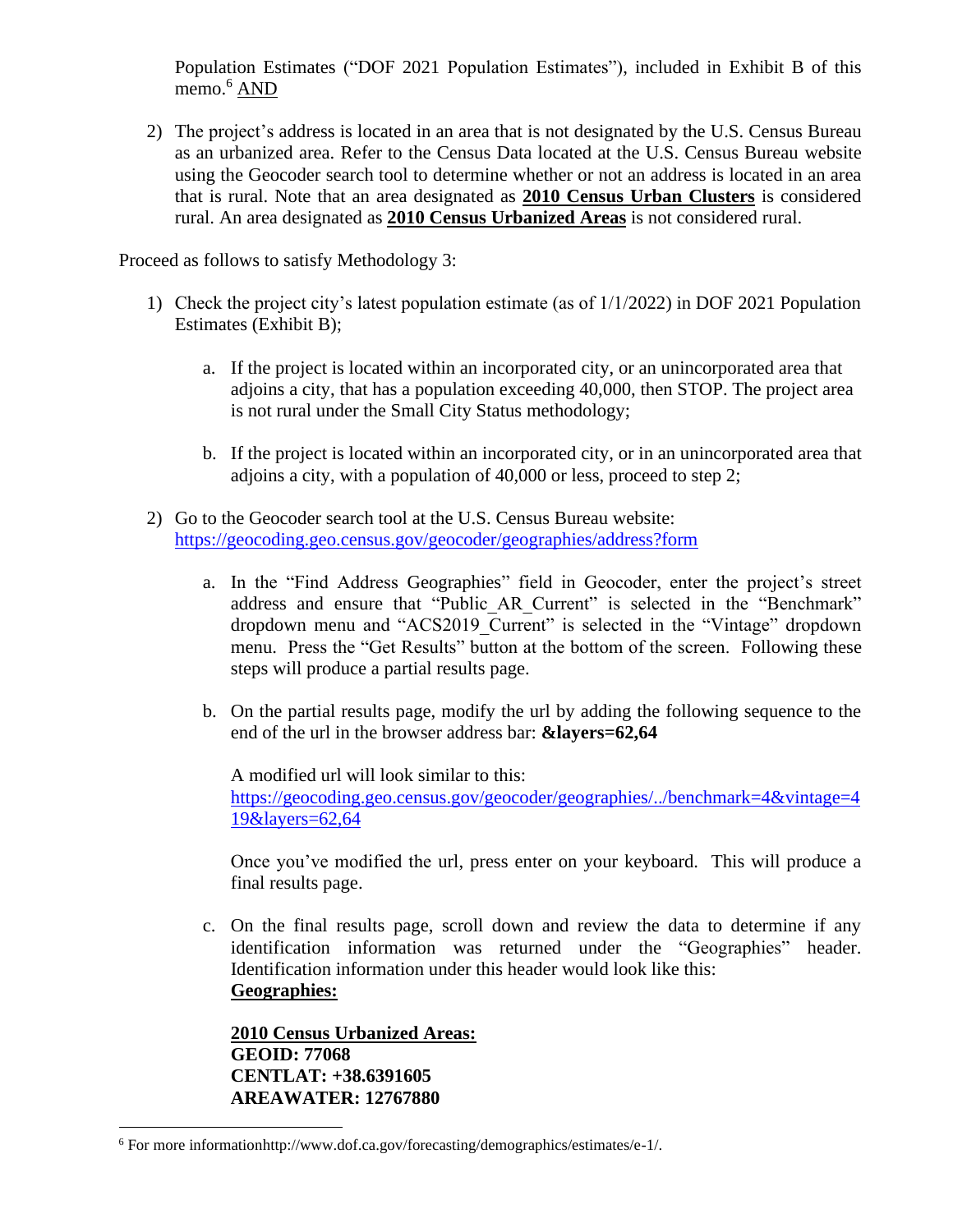**UA: 77068 NAME: Sacramento, CA Urbanized Area CENTLON: -121.3276337 AREALAND: 1220326962**

- d. If identification information returned under the "Geographies" header is "2010 Census Urbanized Areas," as in the sample above, then the project's location is not rural.
- e. Identification information returned in the "Geographies" header as "2010 Census Urban Clusters would look like the following sample: **Geographies:**

**2010 Census Urban Clusters: GEOID: 83305 CENTLAT: +38.9130868 AREAWATER: 568685 UA: 83305 NAME: South Lake Tahoe, CA--NV Urban Cluster CENTLON: -119.9875380 AREALAND: 43217231**

- f. If identification information is returned as "2010 Census Urban Clusters," we conclude that the project's address is located within a rural area. If no "Geographies" section was returned from your query and no error message is displayed, we also conclude that the project's address is located in a rural area.
- g. If the project meets both of the conditions under the Small City Status methodology, include the following items in Tab 3 of the application: 1) a copy of the page in the DOF 2021 Population Estimates with the project's city and population highlighted, and 2) a copy of the final results page from Geocoder. Prepare this copy by copying the returned data and pasting it into a blank Excel worksheet.
- h. When using Geocoder, you may paste an entire address using the convenient "One Line Address Processing" option found on the left margin under the "Find Geographies" Option, rather than entering the street address, city, state and zip code on separate lines.
- i. If your search in Geocoder returns data that includes errors, refresh the page by selecting the "One Line Address Processing" button and then re-enter your address. If this does not clear the error, try your search again later in the day. Alternatively, you may perform two queries using one layer at a time to obtain two sets of results rather than performing a combined query as described above in step 2.b.:
	- i. Perform a search by adding only this layer: **&layers=62**
	- ii. Then perform a second search by adding only this layer: **&layers=64**
	- iii. Provide a copy of each set of results to CTCAC with your application.

## **Technical Assistance:**

For assistance or information regarding CTCAC's rural status determination, contact CTCAC's rural region analyst Ruben Barcelo at 916-651-6018 or at [ruben.barcelo@treasurer.ca.gov.](mailto:ruben.barcelo@treasurer.ca.gov)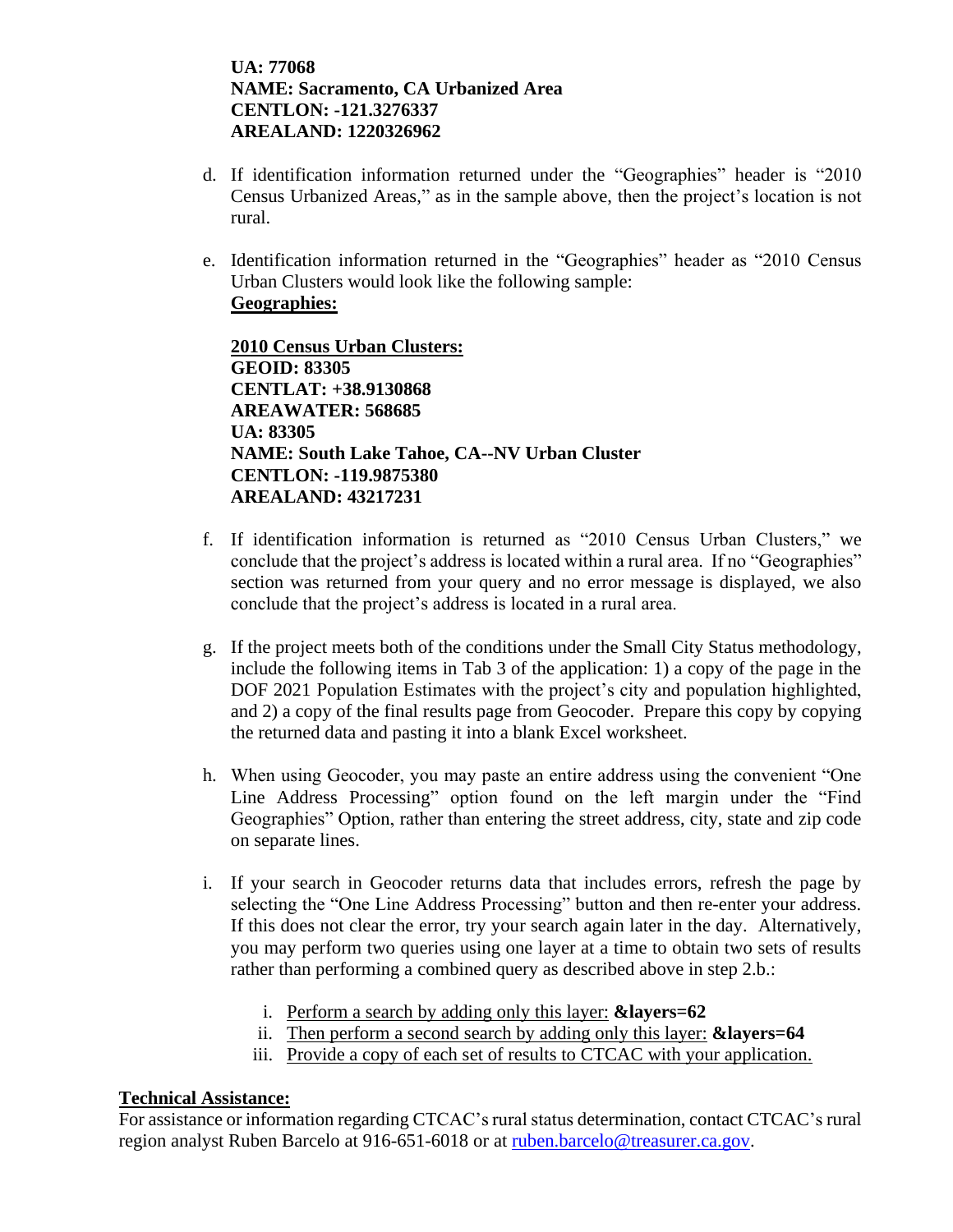# EXHIBIT A

Health and Safety Code Sections 50199.20 and 50199.21

(see following page)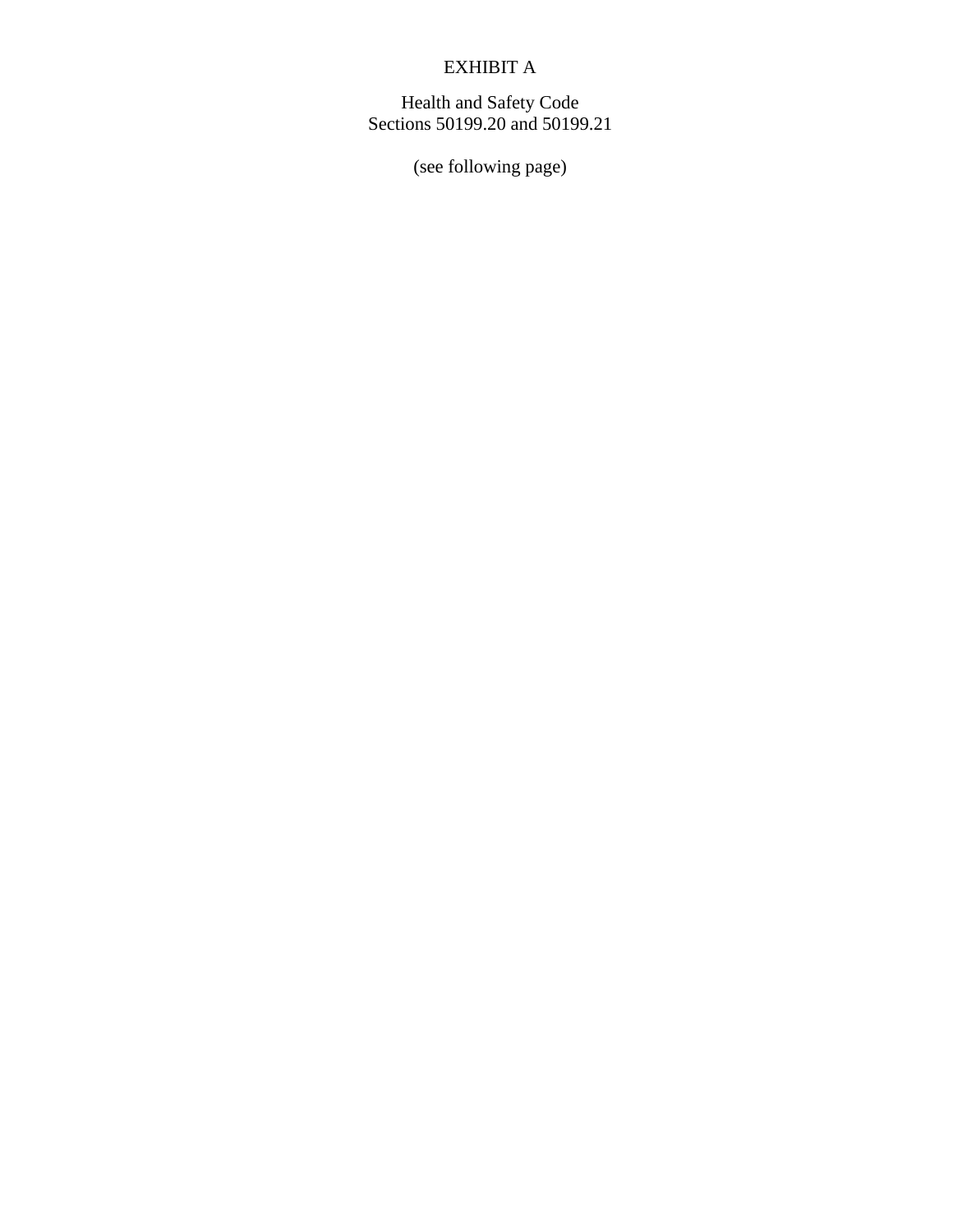## Health and Safety Code

## Sections 50199.20 and 50199.21

50199.20.

(a) Not less than 20 percent of the federal ceiling on low-income housing tax credits shall be set aside for allocation to rural areas as defined in Section 50199.21. Any amount of credit set aside for rural areas remaining after the ranking of credits in the final cycle of any calendar year shall be available for allocation to any eligible project.

(b) Up to 2 percent of the low-income housing tax credit available under this chapter and Sections 12206, 17058, and 23610.5 of the Revenue and Taxation Code may be set aside for small developments as determined by the committee. Any amount of credit set aside for small developments remaining after the ranking of projects in the final cycle of any calendar year shall be available for allocation to any eligible project.

(c) Not less than the amount specified in paragraph (4) of subdivision (g) of Sections 12206, 17058, and 23610.5 of the Revenue and Taxation Code shall be set aside to provide farmworker housing, as defined in subdivision (h) of Section 50199.7 of the Health and Safety Code.

### 50199.21.

"Rural area" for the purpose of this chapter and Sections 17058 and 23610.5 of the Revenue and Taxation Code, means an area, which, on January 1 of any calendar year satisfies any of the following criteria:

(a) The area is eligible for financing under the Section 515 program, or successor program, of the Rural Development Administration of the United States Department of Agriculture.

(b) The area is located in a nonmetropolitan area as defined in Section 50090.

(c) The area is either (1) an incorporated city having a population of 40,000 or less as identified in the most recent Report E-1 published by the Demographic Research Unit of the Department of Finance, or (2) an unincorporated area which adjoins a city having a population of 40,000 or less, provided that the city and its adjoining unincorporated area are not located within a census tract designated as an urbanized area by the United States Census Bureau. The department shall assist in determinations of eligibility pursuant to this subdivision upon request. With respect to areas eligible under subdivision (b) and this subdivision, the committee may rely upon the recommendations made by the department. Any inconsistencies between areas eligible under subdivisions (a) and (b), and this subdivision, shall be resolved in favor of considering the area a rural area. Eligible and ineligible areas need not be established by regulation.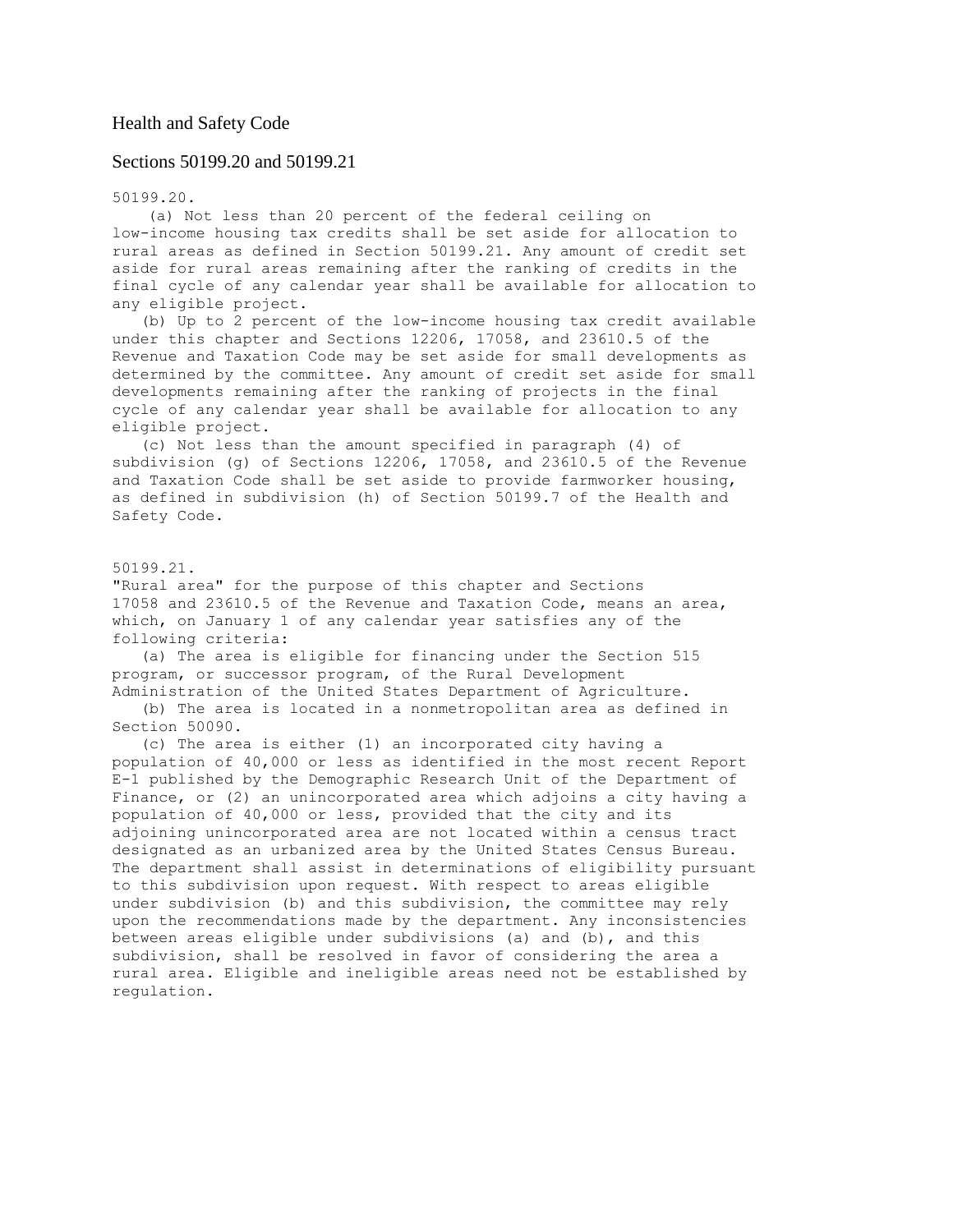# EXHIBIT B

California Department of Finance Report E-1: 2021 Population Estimates (as available May 2021)

(see following page)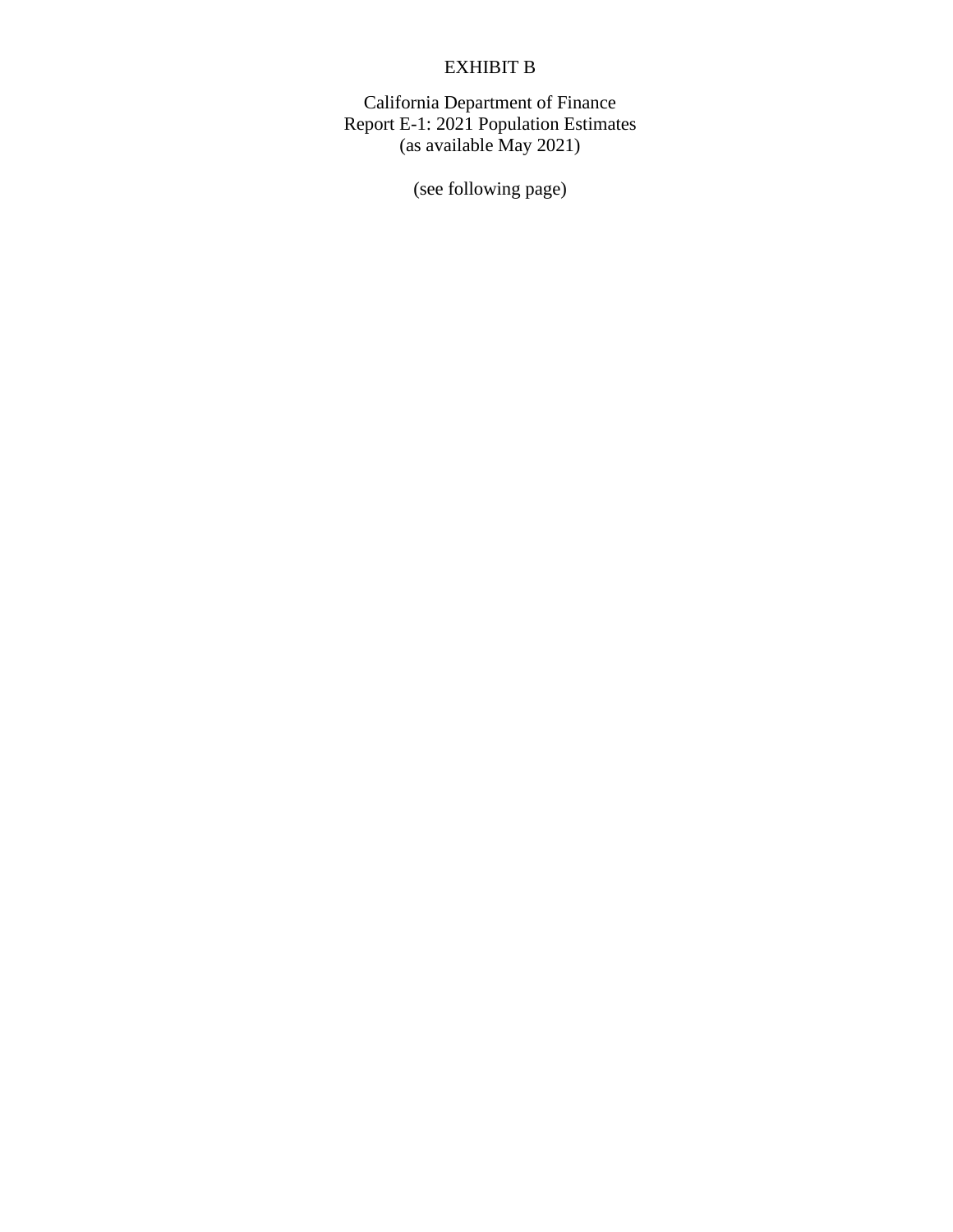| <b>State/County/City</b> | <b>Total Population</b><br>1/1/2020 | <b>Total Population</b><br>1/1/2021 | Percent<br>Change |
|--------------------------|-------------------------------------|-------------------------------------|-------------------|
| California               | 39,648,938                          | 39,466,855                          | $-0.5$            |
| <b>Alameda</b>           | 1,663,114                           | 1,656,591                           | $-0.4$            |
| Alameda                  | 81,135                              | 80,884                              | $-0.3$            |
| Albany                   | 18,871                              | 17,055                              | $-9.6$            |
| Berkeley                 | 122,364                             | 116,761                             | $-4.6$            |
| Dublin                   | 65,161                              | 64,695                              | $-0.7$            |
| Emeryville               | 12,448                              | 12,586                              | 1.1               |
| Fremont                  | 233,132                             | 234,239                             | 0.5               |
| Hayward                  | 159,266                             | 158,089                             | -0.7              |
| Livermore                | 91,082                              | 91,216                              | 0.1               |
| <b>Newark</b>            | 48,603                              | 48,859                              | $0.5\,$           |
| Oakland                  | 432,327                             | 435,514                             | 0.7               |
| Piedmont                 | 11,297                              | 11,296                              | 0.0               |
| Pleasanton               | 78,654                              | 78,371                              | $-0.4$            |
| San Leandro              | 87,840                              | 87,289                              | $-0.6$            |
| Union City               | 73,248                              | 72,779                              | $-0.6$            |
| <b>Balance of County</b> | 147,686                             | 146,958                             | $-0.5$            |
| <b>Alpine</b>            | 1,146                               | 1,135                               | $-1.0$            |
| Amador                   | 37,673                              | 37,377                              | $-0.8$            |
| Amador                   | 154                                 | 153                                 | -0.6              |
| lone                     | 7,862                               | 7,712                               | $-1.9$            |
| Jackson                  | 4,655                               | 4,621                               | $-0.7$            |
| Plymouth                 | 955                                 | 950                                 | $-0.5$            |
| <b>Sutter Creek</b>      | 2,432                               | 2,421                               | $-0.5$            |
| <b>Balance of County</b> | 21,615                              | 21,520                              | $-0.4$            |
| <b>Butte</b>             | 208,951                             | 202,669                             | $-3.0$            |
| <b>Biggs</b>             | 1,852                               | 1,727                               | $-6.7$            |
| Chico                    | 110,364                             | 111,490                             | 1.0               |
| Gridley                  | 6,515                               | 6,129                               | $-5.9$            |
| Oroville                 | 18,888                              | 17,863                              | $-5.4$            |
| Paradise                 | 4,608                               | 6,046                               | 31.2              |
| <b>Balance of County</b> | 66,724                              | 59,414                              | $-11.0$           |
| <b>Calaveras</b>         | 45,023                              | 45,036                              | 0.0               |
| Angels City              | 4,040                               | 4,038                               | 0.0               |
| <b>Balance of County</b> | 40,983                              | 40,998                              | 0.0               |
| Colusa                   | 22,030                              | 22,248                              | 1.0               |
| Colusa                   | 6,188                               | 6,268                               | 1.3               |
| Williams                 | 5,434                               | 5,487                               | 1.0               |
| <b>Balance of County</b> | 10,408                              | 10,493                              | 0.8               |
| <b>Contra Costa</b>      | 1,149,853                           | 1,153,854                           | 0.3               |
| Antioch                  | 112,236                             | 112,848                             | $0.5\,$           |
| Brentwood                | 65,263                              | 66,097                              | 1.3               |
| Clayton                  | 11,290                              | 11,268                              | $-0.2$            |

### **E-1: City/County Population Estimates with Annual Percent Change January 1, 2020 and 2021**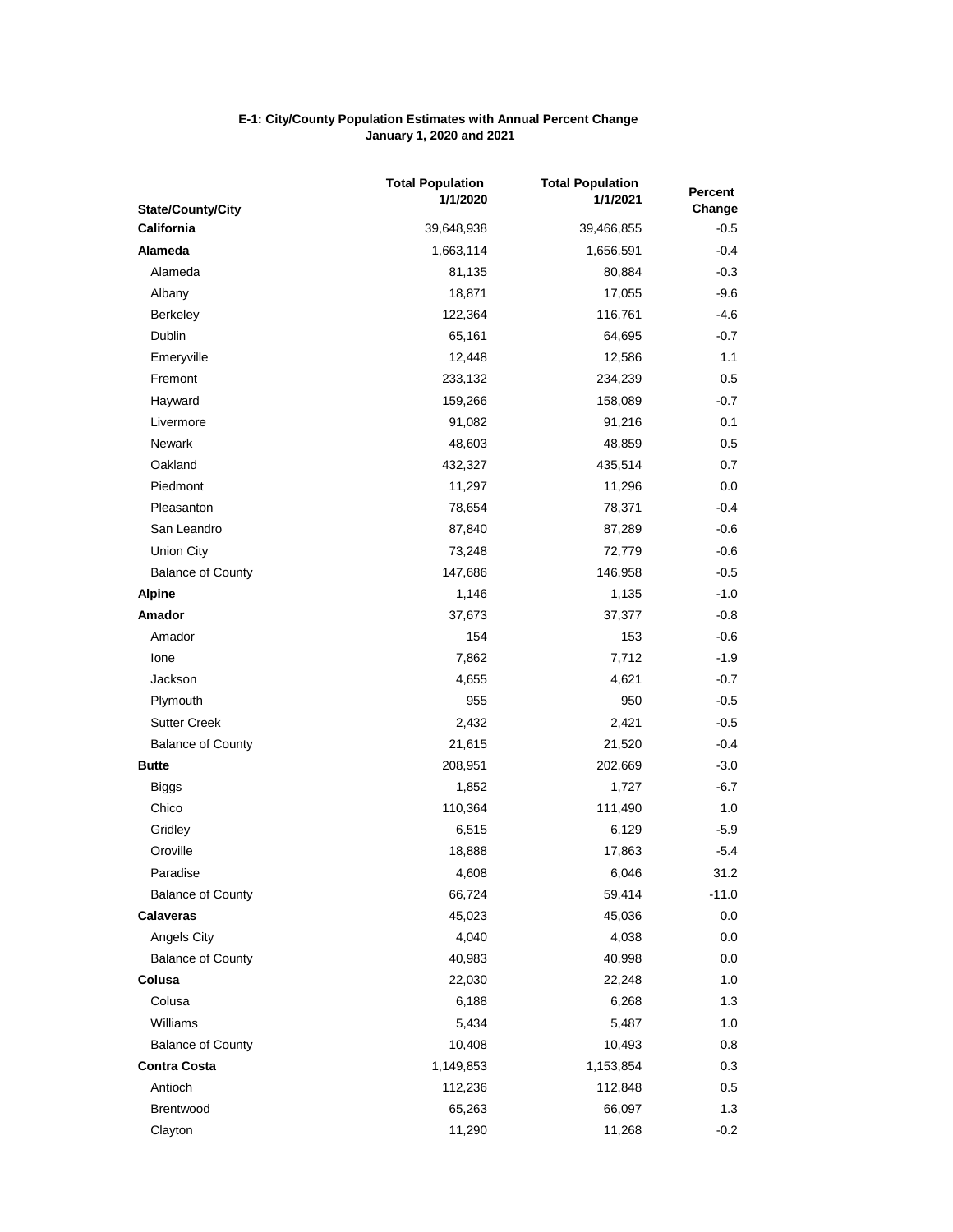| Concord                  | 129,453   | 129,273   | $-0.1$  |
|--------------------------|-----------|-----------|---------|
| Danville                 | 43,840    | 43,906    | 0.2     |
| El Cerrito               | 24,835    | 24,846    | 0.0     |
| Hercules                 | 25,494    | 25,864    | $1.5\,$ |
| Lafayette                | 25,321    | 25,358    | 0.1     |
| Martinez                 | 36,946    | 36,827    | $-0.3$  |
| Moraga                   | 16,756    | 16,820    | 0.4     |
| Oakley                   | 42,268    | 42,895    | 1.5     |
| Orinda                   | 18,984    | 19,078    | 0.5     |
| Pinole                   | 19,390    | 19,369    | -0.1    |
| Pittsburg                | 74,501    | 74,498    | 0.0     |
| Pleasant Hill            | 34,127    | 34,133    | 0.0     |
| Richmond                 | 110,288   | 110,130   | $-0.1$  |
| San Pablo                | 31,078    | 31,041    | $-0.1$  |
| San Ramon                | 83,376    | 83,863    | 0.6     |
| <b>Walnut Creek</b>      | 70,592    | 71,317    | 1.0     |
| <b>Balance of County</b> | 173,815   | 174,423   | 0.3     |
| <b>Del Norte</b>         | 27,231    | 26,949    | $-1.0$  |
| <b>Crescent City</b>     | 6,665     | 6,282     | $-5.7$  |
| <b>Balance of County</b> | 20,566    | 20,667    | 0.5     |
| El Dorado                | 193,519   | 195,362   | 1.0     |
| Placerville              | 10,964    | 10,888    | $-0.7$  |
| South Lake Tahoe         | 23,210    | 23,398    | 0.8     |
| <b>Balance of County</b> | 159,345   | 161,076   | 1.1     |
| Fresno                   | 1,020,292 | 1,026,681 | 0.6     |
| Clovis                   | 118,741   | 121,834   | 2.6     |
| Coalinga                 | 17,177    | 16,748    | $-2.5$  |
| Firebaugh                | 8,035     | 8,126     | 1.1     |
| Fowler                   | 6,436     | 6,601     | 2.6     |
| Fresno                   | 543,451   | 546,770   | 0.6     |
| Huron                    | 7,297     | 7,404     | 1.5     |
| Kerman                   | 15,922    | 16,118    | 1.2     |
| Kingsburg                | 12,879    | 13,084    | 1.6     |
| Mendota                  | 12,424    | 12,448    | 0.2     |
| Orange Cove              | 9,562     | 9,581     | 0.2     |
| Parlier                  | 15,797    | 15,828    | 0.2     |
| Reedley                  | 25,974    | 26,087    | 0.4     |
| Sanger                   | 27,157    | 27,353    | 0.7     |
| San Joaquin              | 4,137     | 4,145     | 0.2     |
| Selma                    | 24,405    | 24,487    | 0.3     |
| <b>Balance of County</b> | 170,898   | 170,067   | $-0.5$  |
| Glenn                    | 29,582    | 29,679    | 0.3     |
| Orland                   | 8,374     | 8,527     | 1.8     |
| Willows                  | 6,243     | 6,233     | $-0.2$  |
| <b>Balance of County</b> | 14,965    | 14,919    | $-0.3$  |
| Humboldt                 | 132,824   | 130,851   | $-1.5$  |
| Arcata                   | 17,891    | 16,909    | $-5.5$  |
| <b>Blue Lake</b>         | 1,271     | 1,262     | $-0.7$  |
| Eureka                   | 26,582    | 26,113    | $-1.8$  |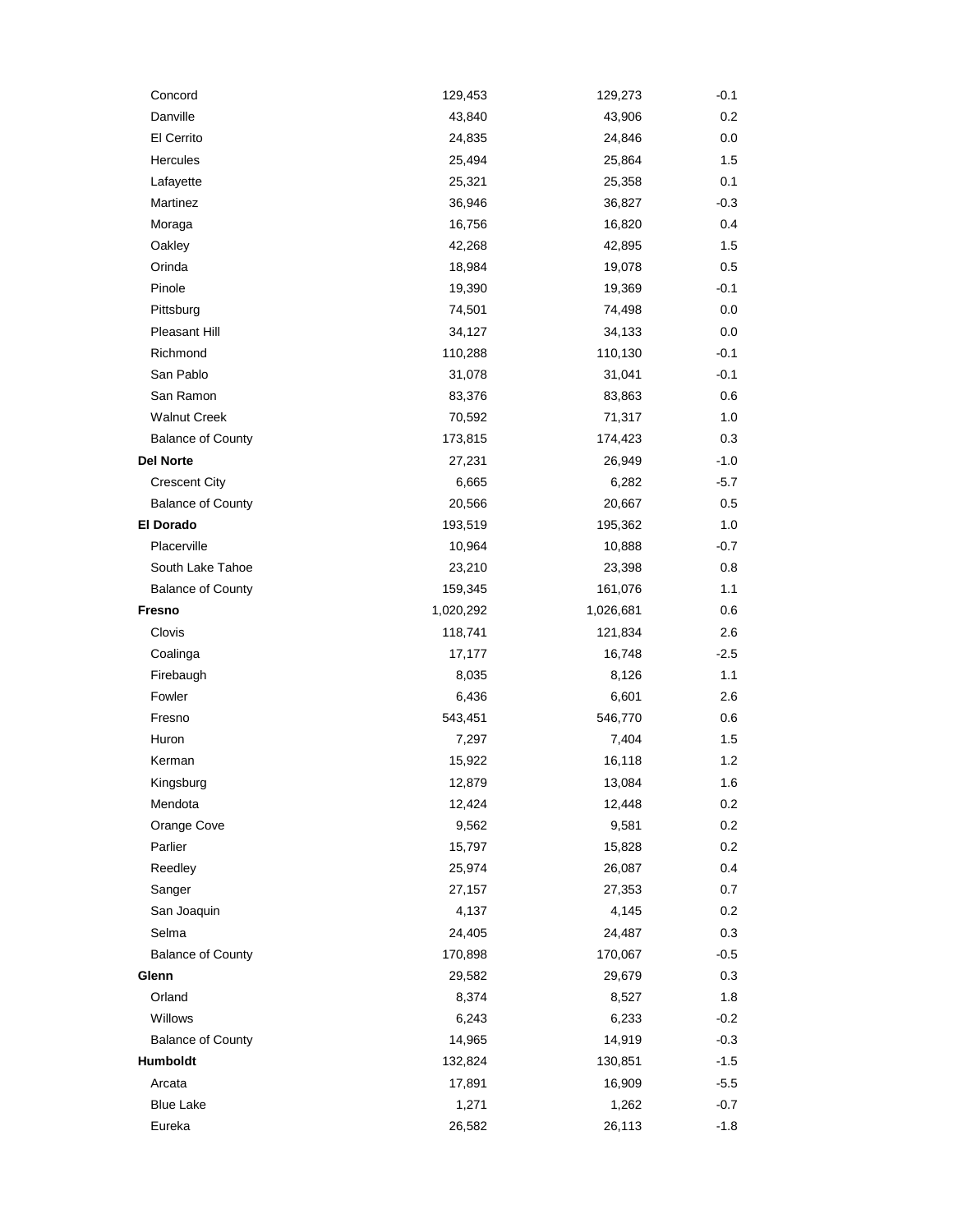| Ferndale                 | 1,376      | 1,368      | $-0.6$  |
|--------------------------|------------|------------|---------|
| Fortuna                  | 12,006     | 11,926     | $-0.7$  |
| Rio Dell                 | 3,270      | 3,299      | 0.9     |
| Trinidad                 | 345        | 342        | $-0.9$  |
| <b>Balance of County</b> | 70,083     | 69,632     | $-0.6$  |
| Imperial                 | 188,422    | 186,034    | $-1.3$  |
| <b>Brawley</b>           | 27,494     | 27,326     | -0.6    |
| Calexico                 | 40,814     | 40,485     | $-0.8$  |
| Calipatria               | 6,835      | 6,509      | $-4.8$  |
| El Centro                | 45,509     | 44,997     | $-1.1$  |
| Holtville                | 6,345      | 6,236      | $-1.7$  |
| Imperial                 | 19,915     | 20,289     | 1.9     |
| Westmorland              | 2,338      | 2,305      | $-1.4$  |
| <b>Balance of County</b> | 39,172     | 37,887     | $-3.3$  |
| Inyo                     | 18,584     | 18,563     | $-0.1$  |
| <b>Bishop</b>            | 3,910      | 3,924      | 0.4     |
| <b>Balance of County</b> | 14,674     | 14,639     | $-0.2$  |
| Kern                     | 916,828    | 914,193    | $-0.3$  |
| Arvin                    | 21,947     | 22,014     | 0.3     |
| Bakersfield              | 394,328    | 397,392    | 0.8     |
| California City          | 14,233     | 14,120     | $-0.8$  |
| Delano                   | 53,110     | 51,070     | $-3.8$  |
| Maricopa                 | 1,143      | 1,142      | $-0.1$  |
| McFarland                | 14,296     | 14,044     | $-1.8$  |
| Ridgecrest               | 29,422     | 29,591     | 0.6     |
| Shafter                  | 20,328     | 20,448     | 0.6     |
| Taft                     | 8,701      | 7,142      | $-17.9$ |
| Tehachapi                | 12,779     | 12,008     | $-6.0$  |
| Wasco                    | 28,940     | 26,815     | $-7.3$  |
| <b>Balance of County</b> | 317,601    | 318,407    | 0.3     |
| <b>Kings</b>             | 153,189    | 152,543    | $-0.4$  |
| Avenal                   | 12,992     | 12,354     | -4.9    |
| Corcoran                 | 21,535     | 20,476     | 4.9     |
| Hanford                  | 59,178     | 59,981     | 1.4     |
| Lemoore                  | 26,373     | 26,809     | 1.7     |
| <b>Balance of County</b> | 33,111     | 32,923     | $-0.6$  |
| Lake                     | 64,005     | 63,940     | $-0.1$  |
| Clearlake                | 14,008     | 13,993     | $-0.1$  |
| Lakeport                 | 4,781      | 4,774      | $-0.1$  |
| <b>Balance of County</b> | 45,216     | 45,173     | $-0.1$  |
| Lassen                   | 28,666     | 27,572     | $-3.8$  |
| Susanville               | 13,653     | 12,729     | $-6.8$  |
| <b>Balance of County</b> | 15,013     | 14,843     | $-1.1$  |
| <b>Los Angeles</b>       | 10,135,614 | 10,044,458 | $-0.9$  |
| Agoura Hills             | 20,599     | 20,457     | $-0.7$  |
| Alhambra                 | 86,588     | 86,258     | $-0.4$  |
| Arcadia                  | 57,820     | 57,660     | $-0.3$  |
| Artesia                  | 16,600     | 16,484     | $-0.7$  |
| Avalon                   | 4,005      | 3,973      | $-0.8$  |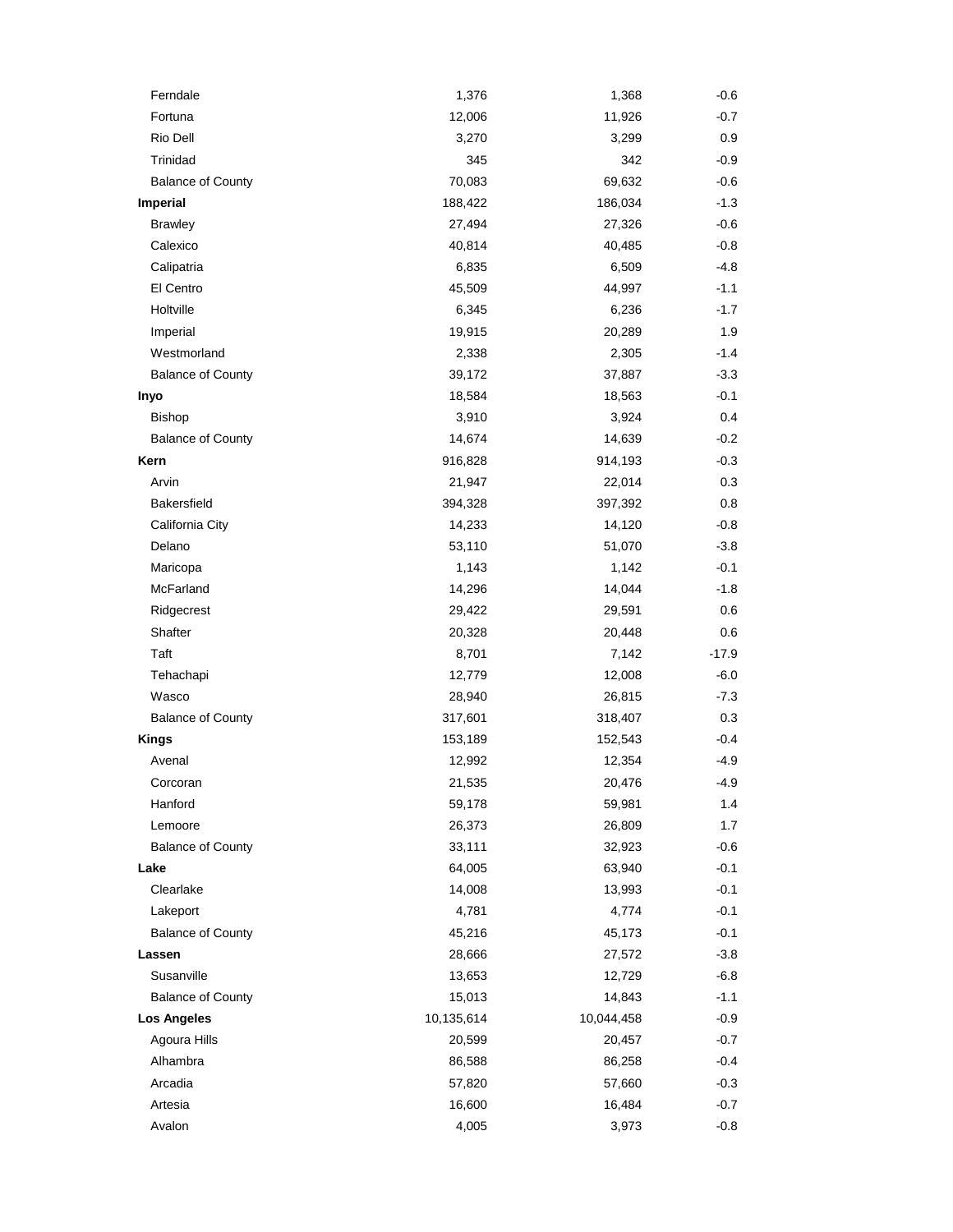| Azusa                | 49,805    | 49,587    | $-0.4$ |
|----------------------|-----------|-----------|--------|
| <b>Baldwin Park</b>  | 76,388    | 75,935    | $-0.6$ |
| Bell                 | 36,475    | 36,319    | $-0.4$ |
| <b>Bellflower</b>    | 77,909    | 77,458    | $-0.6$ |
| <b>Bell Gardens</b>  | 42,518    | 42,233    | $-0.7$ |
| <b>Beverly Hills</b> | 33,660    | 33,399    | $-0.8$ |
| <b>Bradbury</b>      | 1,056     | 1,045     | $-1.0$ |
| <b>Burbank</b>       | 104,535   | 103,969   | $-0.5$ |
| Calabasas            | 24,157    | 24,341    | 0.8    |
| Carson               | 92,121    | 91,668    | $-0.5$ |
| Cerritos             | 50,262    | 50,048    | $-0.4$ |
| Claremont            | 35,877    | 35,707    | $-0.5$ |
| Commerce             | 12,888    | 12,792    | $-0.7$ |
| Compton              | 98,447    | 97,775    | $-0.7$ |
| Covina               | 48,899    | 48,833    | $-0.1$ |
| Cudahy               | 23,937    | 23,750    | $-0.8$ |
| <b>Culver City</b>   | 39,785    | 39,805    | 0.1    |
| Diamond Bar          | 57,088    | 56,717    | $-0.6$ |
| Downey               | 112,186   | 111,425   | $-0.7$ |
| Duarte               | 21,531    | 21,457    | $-0.3$ |
| El Monte             | 116,876   | 116,465   | $-0.4$ |
| El Segundo           | 16,749    | 16,660    | $-0.5$ |
| Gardena              | 60,732    | 60,344    | $-0.6$ |
| Glendale             | 204,392   | 203,834   | $-0.3$ |
| Glendora             | 51,879    | 51,540    | $-0.7$ |
| Hawaiian Gardens     | 14,571    | 14,467    | $-0.7$ |
| Hawthorne            | 87,571    | 86,999    | $-0.7$ |
| Hermosa Beach        | 19,601    | 19,451    | -0.8   |
| Hidden Hills         | 1,901     | 1,913     | 0.6    |
| Huntington Park      | 59,337    | 58,937    | $-0.7$ |
| Industry             | 428       | 427       | $-0.2$ |
| Inglewood            | 110,925   | 110,159   | $-0.7$ |
| Irwindale            | 1,442     | 1,441     | $-0.1$ |
| La Canada Flintridge | 20,352    | 20,194    | $-0.8$ |
| La Habra Heights     | 5,469     | 5,451     | $-0.3$ |
| Lakewood             | 80,757    | 80,218    | $-0.7$ |
| La Mirada            | 48,947    | 48,631    | $-0.6$ |
| Lancaster            | 162,057   | 161,372   | $-0.4$ |
| La Puente            | 40,358    | 40,087    | $-0.7$ |
| La Verne             | 33,313    | 33,084    | $-0.7$ |
| Lawndale             | 32,873    | 32,710    | $-0.5$ |
| Lomita               | 20,582    | 20,431    | $-0.7$ |
| Long Beach           | 472,052   | 467,730   | $-0.9$ |
| Los Angeles          | 3,975,234 | 3,923,341 | $-1.3$ |
| Lynwood              | 71,399    | 69,880    | $-2.1$ |
| Malibu               | 11,608    | 11,537    | $-0.6$ |
| Manhattan Beach      | 35,294    | 35,058    | $-0.7$ |
| Maywood              | 27,837    | 27,670    | $-0.6$ |
| Monrovia             | 37,964    | 38,479    | 1.4    |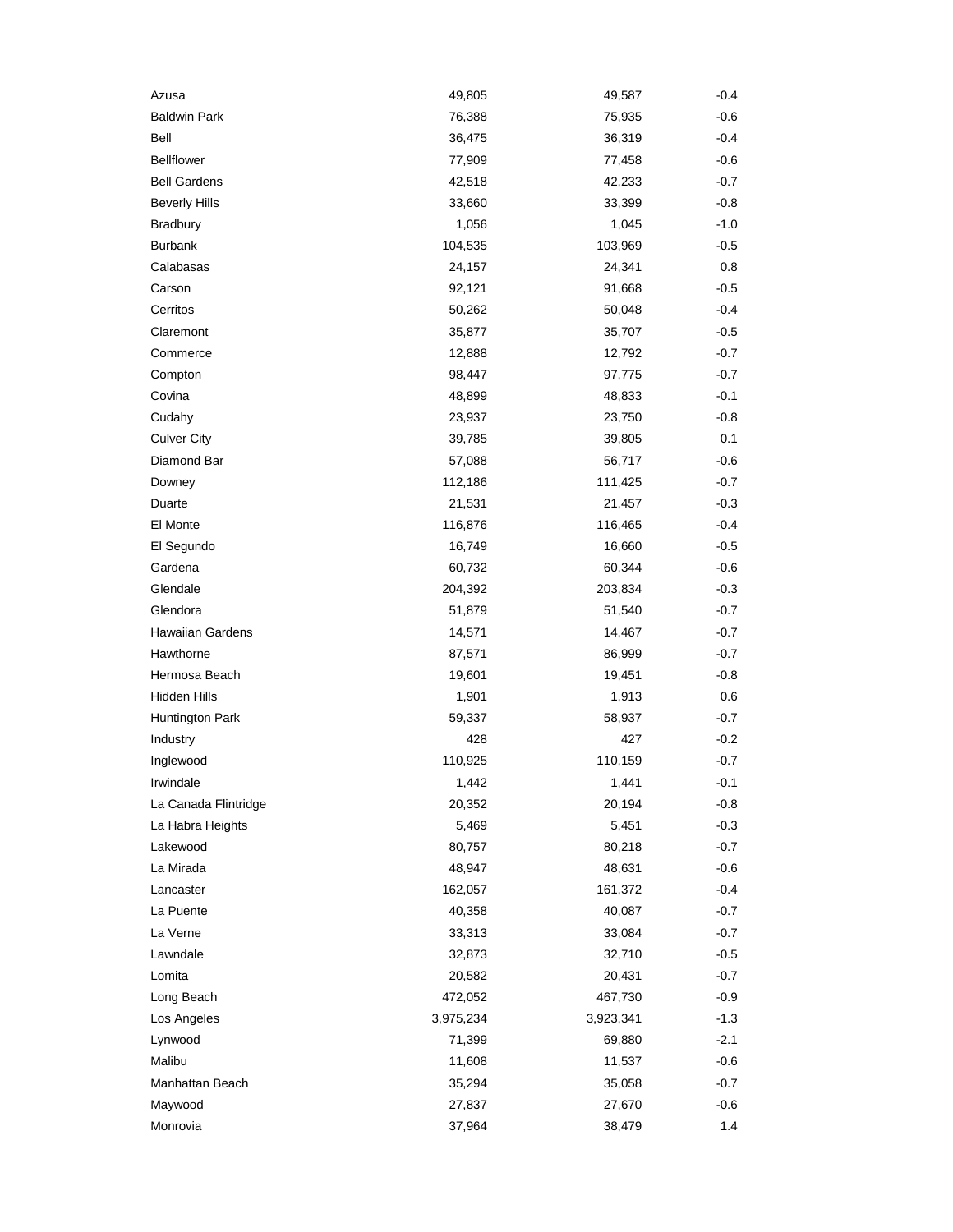| Montebello                   | 63,264    | 62,914    | $-0.6$ |
|------------------------------|-----------|-----------|--------|
| Monterey Park                | 60,808    | 60,380    | $-0.7$ |
| Norwalk                      | 106,062   | 105,393   | $-0.6$ |
| Palmdale                     | 156,910   | 156,074   | $-0.5$ |
| Palos Verdes Estates         | 13,377    | 13,286    | $-0.7$ |
| Paramount                    | 55,566    | 55,200    | $-0.7$ |
| Pasadena                     | 145,061   | 145,306   | 0.2    |
| Pico Rivera                  | 63,530    | 63,157    | $-0.6$ |
| Pomona                       | 153,992   | 151,319   | $-1.7$ |
| Rancho Palos Verdes          | 41,835    | 41,541    | $-0.7$ |
| Redondo Beach                | 66,900    | 66,484    | $-0.6$ |
| <b>Rolling Hills</b>         | 1,877     | 1,866     | $-0.6$ |
| <b>Rolling Hills Estates</b> | 8,086     | 8,098     | 0.1    |
| Rosemead                     | 54,471    | 54,229    | $-0.4$ |
| San Dimas                    | 34,226    | 34,003    | $-0.7$ |
| San Fernando                 | 24,742    | 24,754    | 0.0    |
| San Gabriel                  | 40,129    | 39,945    | $-0.5$ |
| San Marino                   | 13,008    | 12,961    | $-0.4$ |
| Santa Clarita                | 221,106   | 221,572   | 0.2    |
| Santa Fe Springs             | 18,264    | 18,129    | $-0.7$ |
| Santa Monica                 | 92,995    | 92,968    | 0.0    |
| Sierra Madre                 | 10,728    | 10,655    | $-0.7$ |
| Signal Hill                  | 11,695    | 11,617    | $-0.7$ |
| South El Monte               | 21,252    | 21,296    | 0.2    |
| South Gate                   | 96,147    | 96,553    | 0.4    |
| South Pasadena               | 25,853    | 25,668    | $-0.7$ |
| <b>Temple City</b>           | 36,343    | 36,225    | $-0.3$ |
| Torrance                     | 145,783   | 144,832   | $-0.7$ |
| Vernon                       | 297       | 295       | $-0.7$ |
| Walnut                       | 30,015    | 29,835    | $-0.6$ |
| West Covina                  | 106,209   | 105,593   | $-0.6$ |
| West Hollywood               | 36,344    | 36,125    | $-0.6$ |
| Westlake Village             | 8,241     | 8,180     | $-0.7$ |
| Whittier                     | 86,487    | 86,196    | $-0.3$ |
| <b>Balance of County</b>     | 1,036,375 | 1,024,204 | $-1.2$ |
| <b>Madera</b>                | 158,602   | 158,474   | $-0.1$ |
| Chowchilla                   | 18,306    | 17,330    | $-5.3$ |
| Madera                       | 65,526    | 66,172    | 1.0    |
| <b>Balance of County</b>     | 74,770    | 74,972    | 0.3    |
| <b>Marin</b>                 | 260,388   | 257,774   | $-1.0$ |
| <b>Belvedere</b>             | 2,078     | 2,066     | $-0.6$ |
| Corte Madera                 | 10,084    | 10,029    | $-0.5$ |
| Fairfax                      | 7,525     | 7,498     | $-0.4$ |
| Larkspur                     | 12,260    | 12,194    | $-0.5$ |
| Mill Valley                  | 14,623    | 14,550    | $-0.5$ |
| Novato                       | 53,541    | 53,486    | $-0.1$ |
| Ross                         | 2,556     | 2,547     | $-0.4$ |
| San Anselmo                  | 12,741    | 12,689    | $-0.4$ |
| San Rafael                   | 59,385    | 59,016    | $-0.6$ |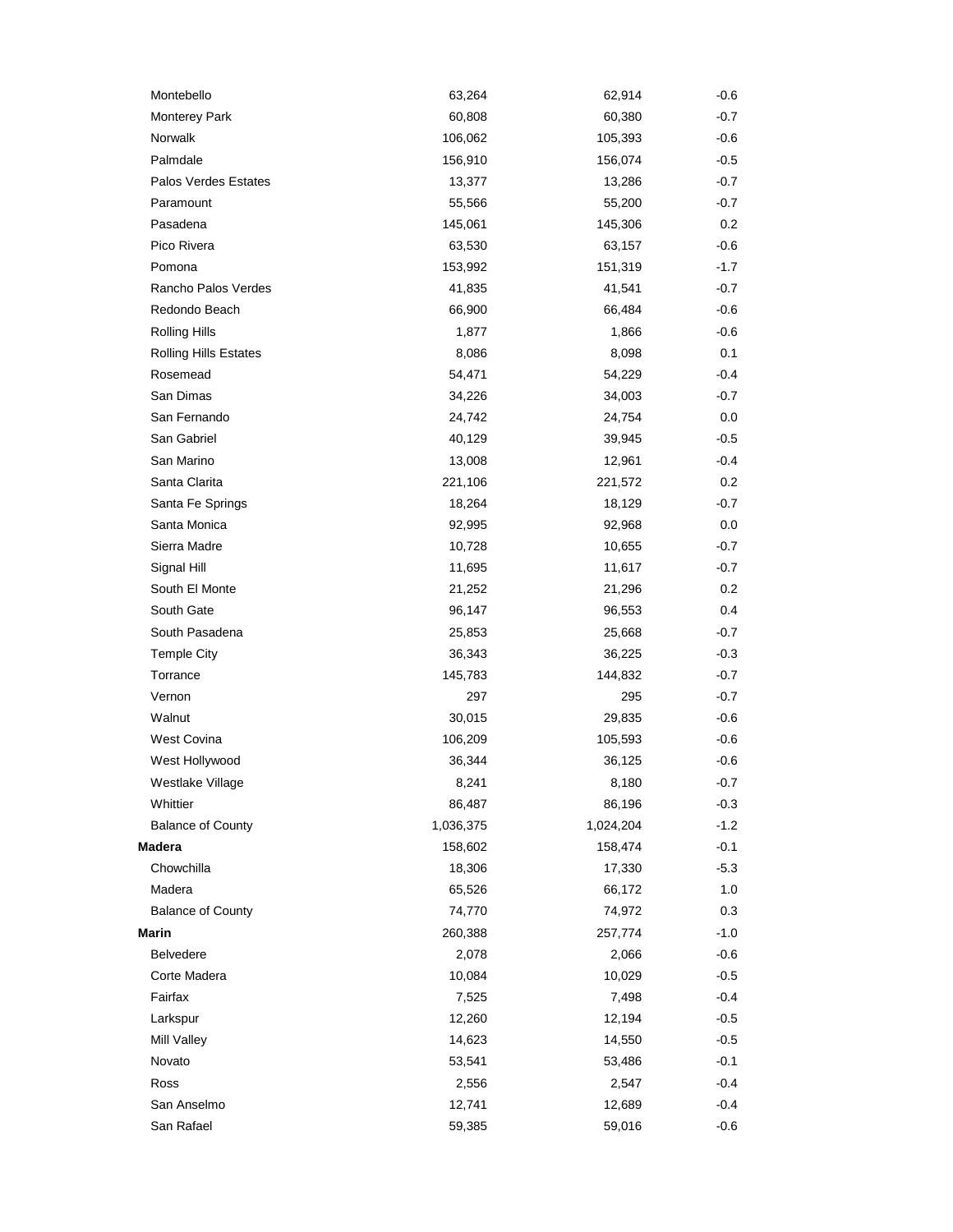| Sausalito                | 7,388   | 7,355   | $-0.4$ |
|--------------------------|---------|---------|--------|
| Tiburon                  | 9,510   | 9,456   | $-0.6$ |
| <b>Balance of County</b> | 68,697  | 66,888  | $-2.6$ |
| <b>Mariposa</b>          | 18,074  | 18,037  | $-0.2$ |
| Mendocino                | 87,708  | 86,669  | $-1.2$ |
| Fort Bragg               | 7,451   | 7,409   | -0.6   |
| Point Arena              | 438     | 435     | $-0.7$ |
| Ukiah                    | 15,951  | 15,526  | $-2.7$ |
| Willits                  | 5,065   | 5,040   | $-0.5$ |
| <b>Balance of County</b> | 58,803  | 58,259  | $-0.9$ |
| <b>Merced</b>            | 283,352 | 284,836 | 0.5    |
| Atwater                  | 31,648  | 31,810  | 0.5    |
| Dos Palos                | 5,572   | 5,575   | 0.1    |
| Gustine                  | 5,840   | 5,845   | 0.1    |
| Livingston               | 15,108  | 15,448  | 2.3    |
| Los Banos                | 41,855  | 42,869  | 2.4    |
| Merced                   | 88,261  | 90,971  | 3.1    |
| <b>Balance of County</b> | 95,068  | 92,318  | $-2.9$ |
| <b>Modoc</b>             | 9,563   | 9,491   | $-0.8$ |
| Alturas                  | 2,888   | 2,886   | $-0.1$ |
| <b>Balance of County</b> | 6,675   | 6,605   | $-1.0$ |
| Mono                     | 13,449  | 13,295  | $-1.1$ |
| <b>Mammoth Lakes</b>     | 7,853   | 7,827   | $-0.3$ |
| <b>Balance of County</b> | 5,596   | 5,468   | $-2.3$ |
| <b>Monterey</b>          | 440,393 | 437,318 | $-0.7$ |
| Carmel-by-the-Sea        | 4,040   | 4,023   | $-0.4$ |
| Del Rey Oaks             | 1,677   | 1,670   | $-0.4$ |
| Gonzales                 | 8,528   | 8,490   | $-0.4$ |
| Greenfield               | 18,333  | 18,402  | 0.4    |
| King City                | 14,838  | 14,977  | 0.9    |
| Marina                   | 22,372  | 21,920  | $-2.0$ |
| Monterey                 | 28,304  | 28,382  | 0.3    |
| Pacific Grove            | 15,571  | 15,536  | $-0.2$ |
| Salinas                  | 160,387 | 160,206 | $-0.1$ |
| Sand City                | 373     | 385     | 3.2    |
| Seaside                  | 33,608  | 32,121  | $-4.4$ |
| Soledad                  | 25,399  | 24,454  | $-3.7$ |
| <b>Balance of County</b> | 106,963 | 106,752 | $-0.2$ |
| Napa                     | 139,000 | 137,637 | $-1.0$ |
| American Canyon          | 20,901  | 20,802  | $-0.5$ |
| Calistoga                | 5,352   | 5,340   | $-0.2$ |
| Napa                     | 79,016  | 79,397  | 0.5    |
| St Helena                | 6,094   | 6,070   | $-0.4$ |
| Yountville               | 2,713   | 2,642   | $-2.6$ |
| <b>Balance of County</b> | 24,924  | 23,386  | $-6.2$ |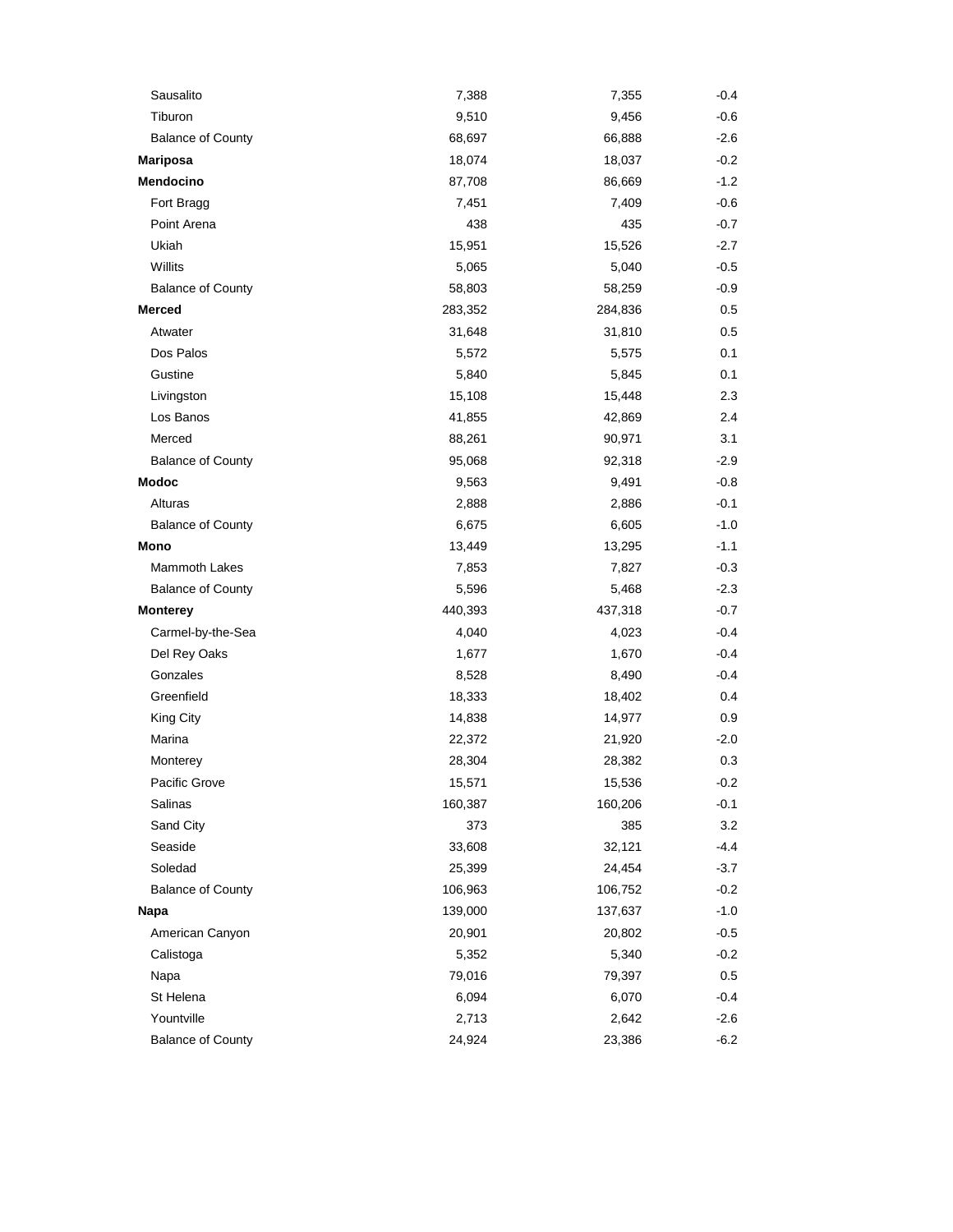| Nevada                   | 97,775    | 97,466    | $-0.3$  |
|--------------------------|-----------|-----------|---------|
| <b>Grass Valley</b>      | 12,806    | 12,758    | $-0.4$  |
| Nevada City              | 3,101     | 3,081     | $-0.6$  |
| Truckee                  | 16,108    | 16,213    | 0.7     |
| <b>Balance of County</b> | 65,760    | 65,414    | $-0.5$  |
| Orange                   | 3,180,491 | 3,153,764 | $-0.8$  |
| Aliso Viejo              | 50,351    | 49,813    | $-1.1$  |
| Anaheim                  | 357,059   | 353,468   | $-1.0$  |
| <b>Brea</b>              | 45,498    | 45,137    | $-0.8$  |
| <b>Buena Park</b>        | 82,336    | 81,626    | $-0.9$  |
| Costa Mesa               | 113,667   | 112,780   | $-0.8$  |
| Cypress                  | 49,055    | 48,531    | $-1.1$  |
| Dana Point               | 33,466    | 33,189    | $-0.8$  |
| Fountain Valley          | 55,419    | 54,953    | $-0.8$  |
| Fullerton                | 142,070   | 139,431   | $-1.9$  |
| Garden Grove             | 173,457   | 172,476   | $-0.6$  |
| Huntington Beach         | 198,725   | 196,874   | $-0.9$  |
| Irvine                   | 277,988   | 271,564   | $-2.3$  |
| Laguna Beach             | 22,690    | 22,495    | $-0.9$  |
| Laguna Hills             | 31,397    | 31,073    | $-1.0$  |
| Laguna Niguel            | 64,559    | 65,168    | 0.9     |
| Laguna Woods             | 16,209    | 16,036    | $-1.1$  |
| La Habra                 | 63,471    | 62,808    | $-1.0$  |
| Lake Forest              | 84,556    | 84,538    | $0.0\,$ |
| La Palma                 | 15,607    | 15,442    | $-1.1$  |
| Los Alamitos             | 11,602    | 11,538    | $-0.6$  |
| Mission Viejo            | 95,130    | 94,119    | $-1.1$  |
| Newport Beach            | 86,415    | 85,865    | $-0.6$  |
| Orange                   | 139,504   | 137,366   | $-1.5$  |
| Placentia                | 51,569    | 51,173    | $-0.8$  |
| Rancho Santa Margarita   | 48,708    | 48,183    | $-1.1$  |
| San Clemente             | 64,538    | 64,065    | $-0.7$  |
| San Juan Capistrano      | 36,081    | 35,801    | 0.8     |
| Santa Ana                | 331,304   | 331,369   | 0.0     |
| Seal Beach               | 24,711    | 24,443    | $-1.1$  |
| Stanton                  | 39,150    | 39,573    | 1.1     |
| Tustin                   | 80,511    | 80,009    | $-0.6$  |
| Villa Park               | 5,821     | 5,759     | $-1.1$  |
| Westminster              | 91,931    | 91,466    | $-0.5$  |
| Yorba Linda              | 68,426    | 67,846    | $-0.8$  |
| <b>Balance of County</b> | 127,510   | 127,787   | 0.2     |
| Placer                   | 399,015   | 404,994   | 1.5     |
| Auburn                   | 14,372    | 14,433    | 0.4     |
| Colfax                   | 2,154     | 2,172     | 0.8     |
| Lincoln                  | 48,584    | 49,624    | 2.1     |
| Loomis                   | 6,787     | 6,808     | 0.3     |
| Rocklin                  | 69,702    | 70,469    | 1.1     |
| Roseville                | 143,493   | 146,875   | 2.4     |
| <b>Balance of County</b> | 113,923   | 114,613   | 0.6     |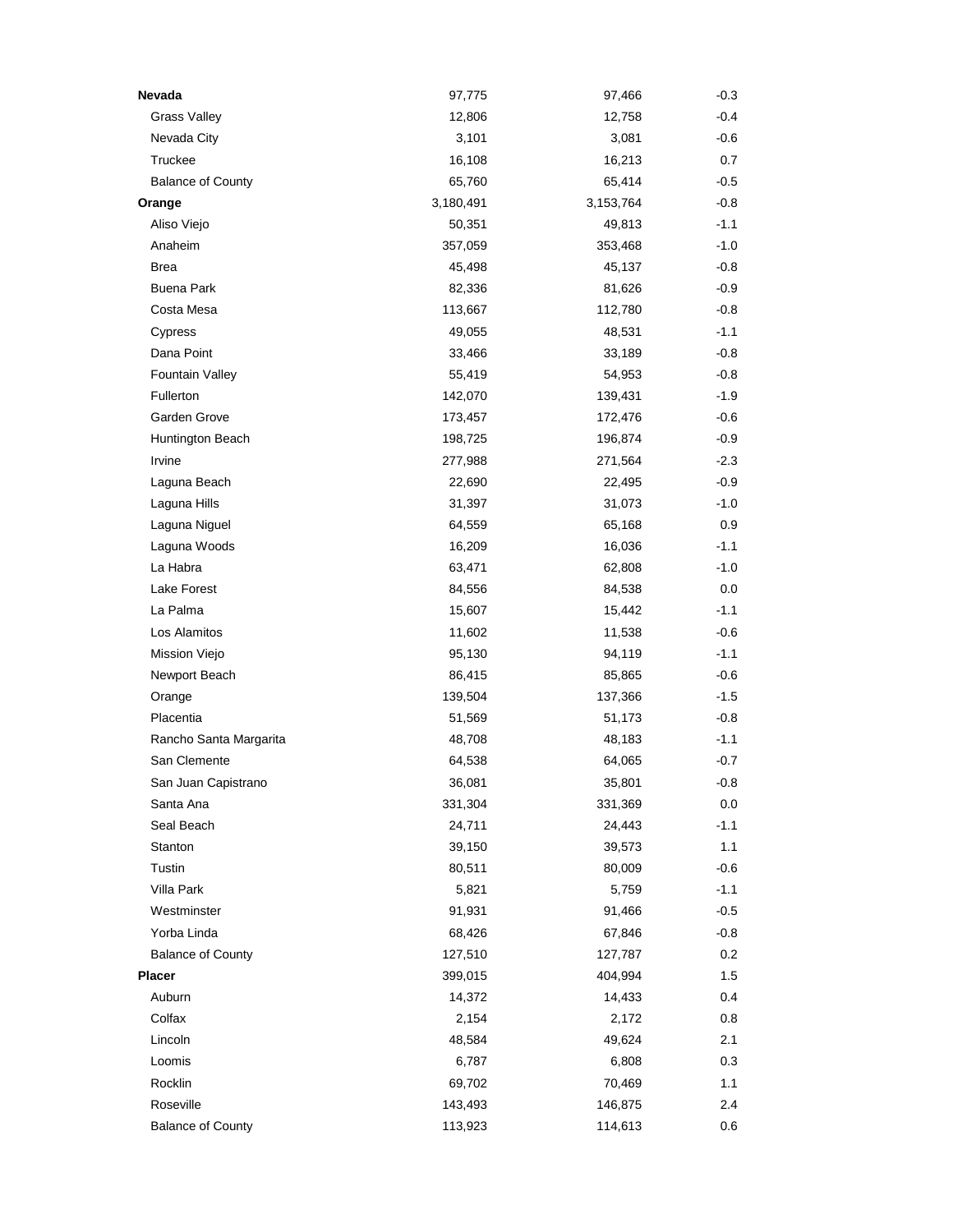| <b>Plumas</b>            | 18,256    | 18,116    | $-0.8$  |
|--------------------------|-----------|-----------|---------|
| Portola                  | 1,947     | 1,928     | $-1.0$  |
| <b>Balance of County</b> | 16,309    | 16,188    | $-0.7$  |
| <b>Riverside</b>         | 2,440,719 | 2,454,453 | 0.6     |
| Banning                  | 31,057    | 32,233    | 3.8     |
| <b>Beaumont</b>          | 51,731    | 52,686    | 1.8     |
| <b>Blythe</b>            | 19,530    | 18,556    | -5.0    |
| Calimesa                 | 9,522     | 10,236    | 7.5     |
| Canyon Lake              | 11,018    | 11,025    | 0.1     |
| <b>Cathedral City</b>    | 53,494    | 53,973    | 0.9     |
| Coachella                | 47,583    | 47,825    | 0.5     |
| Corona                   | 168,332   | 169,454   | 0.7     |
| Desert Hot Springs       | 30,036    | 30,086    | 0.2     |
| Eastvale                 | 66,535    | 67,626    | 1.6     |
| Hemet                    | 84,391    | 84,525    | 0.2     |
| <b>Indian Wells</b>      | 5,371     | 5,428     | 1.1     |
| Indio                    | 90,804    | 91,621    | 0.9     |
| Jurupa Valley            | 107,000   | 108,097   | 1.0     |
| Lake Elsinore            | 63,591    | 64,762    | 1.8     |
| La Quinta                | 40,906    | 41,247    | 0.8     |
| Menifee                  | 97,094    | 99,686    | 2.7     |
| Moreno Valley            | 208,791   | 209,426   | 0.3     |
| Murrieta                 | 114,541   | 115,172   | 0.6     |
| Norco                    | 27,611    | 26,107    | -5.4    |
| Palm Desert              | 53,828    | 53,892    | 0.1     |
| Palm Springs             | 47,509    | 47,754    | 0.5     |
| Perris                   | 78,575    | 78,977    | 0.5     |
| Rancho Mirage            | 18,611    | 18,799    | 1.0     |
| Riverside                | 328,766   | 324,302   | $-1.4$  |
| San Jacinto              | 50,207    | 51,269    | 2.1     |
| Temecula                 | 112,512   | 112,771   | 0.2     |
| Wildomar                 | 36,963    | 37,013    | 0.1     |
| <b>Balance of County</b> | 384,810   | 389,905   | 1.3     |
| <b>Sacramento</b>        | 1,553,157 | 1,561,014 | 0.5     |
| <b>Citrus Heights</b>    | 87,788    | 87,811    | 0.0     |
| Elk Grove                | 176,036   | 178,124   | 1.2     |
| Folsom                   | 81,106    | 82,303    | $1.5\,$ |
| Galt                     | 26,006    | 26,116    | 0.4     |
| Isleton                  | 832       | 832       | 0.0     |
| Rancho Cordova           | 78,333    | 79,662    | 1.7     |
| Sacramento               | 513,626   | 515,673   | 0.4     |
| <b>Balance of County</b> | 589,430   | 590,493   | 0.2     |
| San Benito               | 62,486    | 63,526    | 1.7     |
| Hollister                | 40,762    | 41,386    | 1.5     |
| San Juan Bautista        | 2,140     | 2,151     | $0.5\,$ |
| <b>Balance of County</b> | 19,584    | 19,989    | 2.1     |
| San Bernardino           | 2,175,424 | 2,175,909 | 0.0     |
| Adelanto                 | 35,652    | 35,147    | -1.4    |
| Apple Valley             | 74,331    | 74,350    | 0.0     |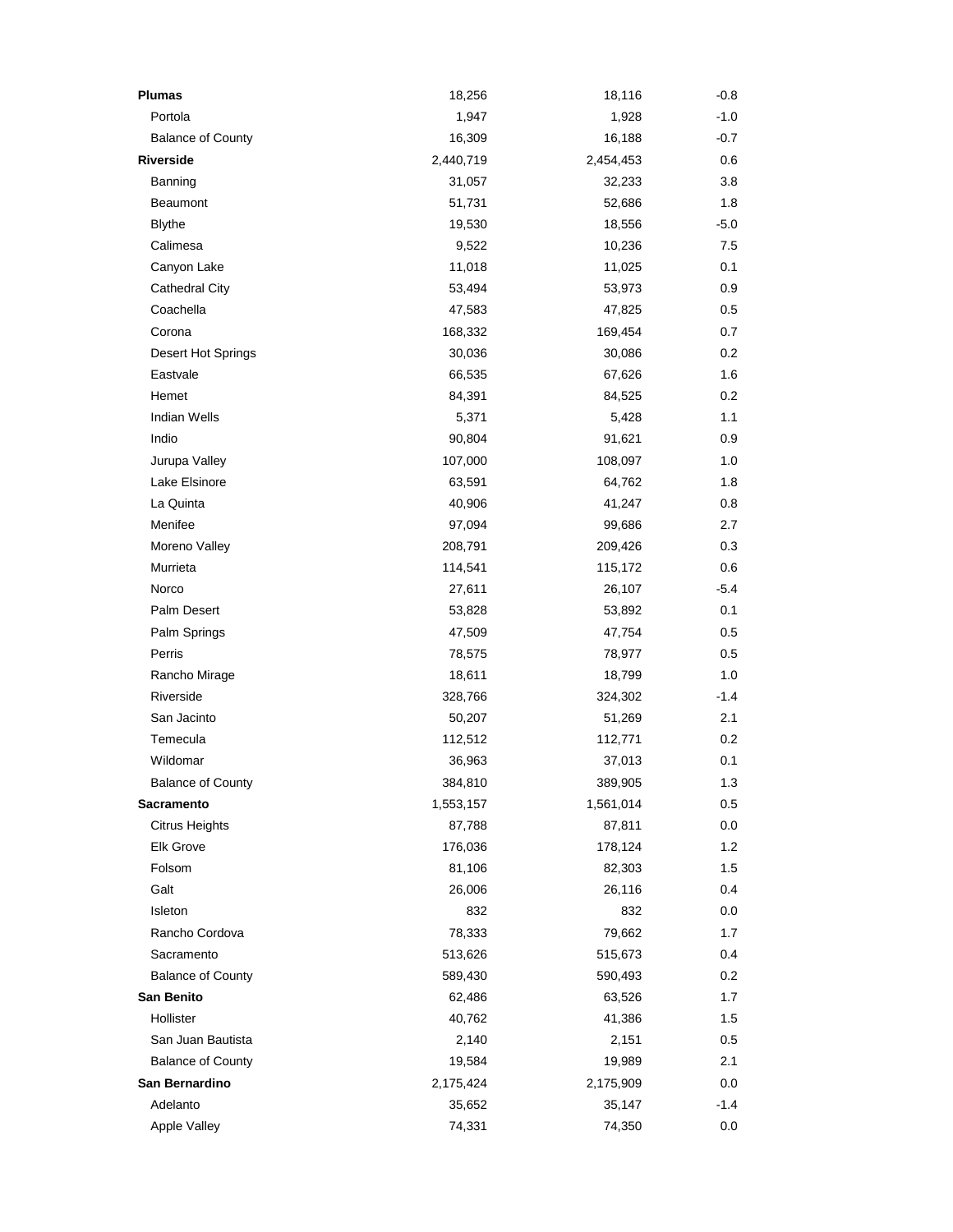| <b>Barstow</b>           | 24,315    | 24,205    | $-0.5$  |
|--------------------------|-----------|-----------|---------|
| <b>Big Bear Lake</b>     | 5,192     | 5,189     | $-0.1$  |
| Chino                    | 89,115    | 88,184    | $-1.0$  |
| Chino Hills              | 82,846    | 82,661    | $-0.2$  |
| Colton                   | 54,051    | 54,198    | 0.3     |
| Fontana                  | 211,519   | 213,944   | 1.1     |
| <b>Grand Terrace</b>     | 12,408    | 12,399    | $-0.1$  |
| Hesperia                 | 95,834    | 96,053    | 0.2     |
| Highland                 | 55,211    | 55,060    | $-0.3$  |
| Loma Linda               | 24,609    | 24,895    | 1.2     |
| Montclair                | 39,501    | 39,598    | 0.2     |
| <b>Needles</b>           | 5,382     | 5,353     | $-0.5$  |
| Ontario                  | 180,788   | 182,004   | 0.7     |
| Rancho Cucamonga         | 175,052   | 175,131   | 0.0     |
| Redlands                 | 71,164    | 71,154    | 0.0     |
| Rialto                   | 102,813   | 102,567   | $-0.2$  |
| San Bernardino           | 217,935   | 216,291   | $-0.8$  |
| <b>Twentynine Palms</b>  | 28,850    | 29,967    | 3.9     |
| Upland                   | 78,769    | 78,513    | $-0.3$  |
| Victorville              | 127,518   | 127,170   | $-0.3$  |
| Yucaipa                  | 55,674    | 55,634    | $-0.1$  |
| Yucca Valley             | 22,306    | 22,330    | 0.1     |
| <b>Balance of County</b> | 304,589   | 303,912   | $-0.2$  |
| San Diego                | 3,331,279 | 3,315,404 | $-0.5$  |
| Carlsbad                 | 114,664   | 115,501   | 0.7     |
| Chula Vista              | 273,384   | 274,449   | 0.4     |
| Coronado                 | 21,422    | 22,357    | 4.4     |
| Del Mar                  | 4,271     | 4,258     | $-0.3$  |
| El Cajon                 | 103,576   | 103,243   | $-0.3$  |
| Encinitas                | 62,243    | 62,289    | 0.1     |
| Escondido                | 151,803   | 151,688   | $-0.1$  |
| Imperial Beach           | 27,978    | 27,774    | $-0.7$  |
| La Mesa                  | 59,621    | 59,578    | $-0.1$  |
| Lemon Grove              | 26,432    | 26,345    | $-0.3$  |
| <b>National City</b>     | 62,496    | 62,749    | 0.4     |
| Oceanside                | 176,969   | 176,754   | $-0.1$  |
| Poway                    | 49,096    | 48,936    | $-0.3$  |
| San Diego                | 1,421,462 | 1,411,034 | $-0.7$  |
| San Marcos               | 97,281    | 96,302    | $-1.0$  |
| Santee                   | 57,430    | 56,800    | $-1.1$  |
| Solana Beach             | 13,872    | 13,827    | $-0.3$  |
| Vista                    | 102,570   | 103,268   | $0.7\,$ |
| <b>Balance of County</b> | 504,709   | 498,252   | $-1.3$  |
| San Francisco            | 889,783   | 875,010   | $-1.7$  |
| San Joaquin              | 773,505   | 783,534   | 1.3     |
| Escalon                  | 7,471     | 7,501     | 0.4     |
| Lathrop                  | 26,806    | 28,503    | 6.3     |
| Lodi                     | 68,011    | 68,751    | 1.1     |
| Manteca                  | 84,842    | 87,319    | 2.9     |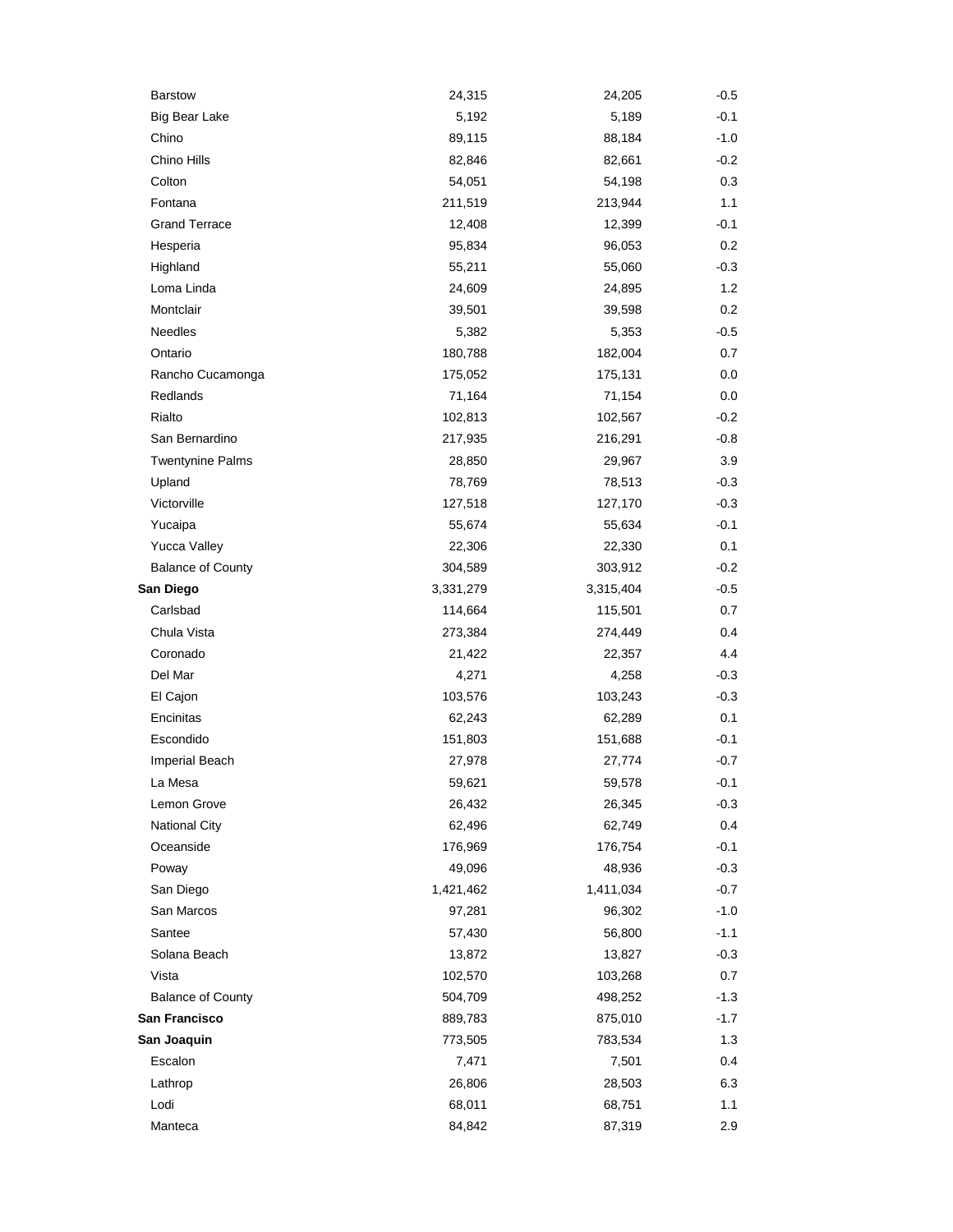| Ripon                    | 15,818    | 16,292    | 3.0    |
|--------------------------|-----------|-----------|--------|
| Stockton                 | 319,188   | 320,876   | 0.5    |
| Tracy                    | 95,861    | 98,601    | 2.9    |
| <b>Balance of County</b> | 155,508   | 155,691   | 0.1    |
| San Luis Obispo          | 276,818   | 271,172   | $-2.0$ |
| Arroyo Grande            | 17,617    | 17,555    | $-0.4$ |
| Atascadero               | 30,042    | 29,623    | -1.4   |
| El Paso de Robles        | 31,245    | 31,073    | $-0.6$ |
| Grover Beach             | 13,204    | 13,128    | $-0.6$ |
| Morro Bay                | 10,151    | 10,121    | $-0.3$ |
| Pismo Beach              | 8,191     | 8,108     | $-1.0$ |
| San Luis Obispo          | 45,916    | 46,058    | 0.3    |
| <b>Balance of County</b> | 120,452   | 115,506   | $-4.1$ |
| San Mateo                | 771,061   | 765,245   | $-0.8$ |
| Atherton                 | 6,942     | 6,896     | $-0.7$ |
| <b>Belmont</b>           | 26,669    | 26,470    | $-0.7$ |
| <b>Brisbane</b>          | 4,621     | 4,579     | $-0.9$ |
| Burlingame               | 30,068    | 29,746    | $-1.1$ |
| Colma                    | 1,678     | 1,659     | $-1.1$ |
| Daly City                | 108,767   | 108,599   | $-0.2$ |
| East Palo Alto           | 30,630    | 30,350    | $-0.9$ |
| <b>Foster City</b>       | 33,025    | 32,842    | -0.6   |
| Half Moon Bay            | 12,404    | 12,309    | $-0.8$ |
| Hillsborough             | 11,442    | 11,391    | $-0.4$ |
| Menlo Park               | 35,120    | 34,825    | $-0.8$ |
| Millbrae                 | 22,742    | 22,509    | $-1.0$ |
| Pacifica                 | 38,267    | 37,890    | -1.0   |
| Portola Valley           | 4,598     | 4,560     | -0.8   |
| Redwood City             | 86,444    | 85,182    | $-1.5$ |
| San Bruno                | 45,392    | 44,936    | -1.0   |
| San Carlos               | 30,067    | 29,814    | $-0.8$ |
| San Mateo                | 102,766   | 103,045   | 0.3    |
| South San Francisco      | 67,730    | 67,135    | -0.9   |
| Woodside                 | 5,670     | 5,628     | $-0.7$ |
| <b>Balance of County</b> | 66,019    | 64,880    | $-1.7$ |
| Santa Barbara            | 450,511   | 441,172   | $-2.1$ |
| <b>Buellton</b>          | 5,447     | 5,435     | $-0.2$ |
| Carpinteria              | 13,268    | 13,196    | $-0.5$ |
| Goleta                   | 32,112    | 32,339    | 0.7    |
| Guadalupe                | 7,946     | 8,346     | 5.0    |
| Lompoc                   | 43,644    | 42,493    | $-2.6$ |
| Santa Barbara            | 93,225    | 93,055    | $-0.2$ |
| Santa Maria              | 107,205   | 107,445   | 0.2    |
| Solvang                  | 5,553     | 5,512     | $-0.7$ |
| <b>Balance of County</b> | 142,111   | 133,351   | $-6.2$ |
| Santa Clara              | 1,945,166 | 1,934,171 | $-0.6$ |
| Campbell                 | 41,898    | 41,533    | $-0.9$ |
| Cupertino                | 59,244    | 58,656    | $-1.0$ |
| Gilroy                   | 56,704    | 56,599    | $-0.2$ |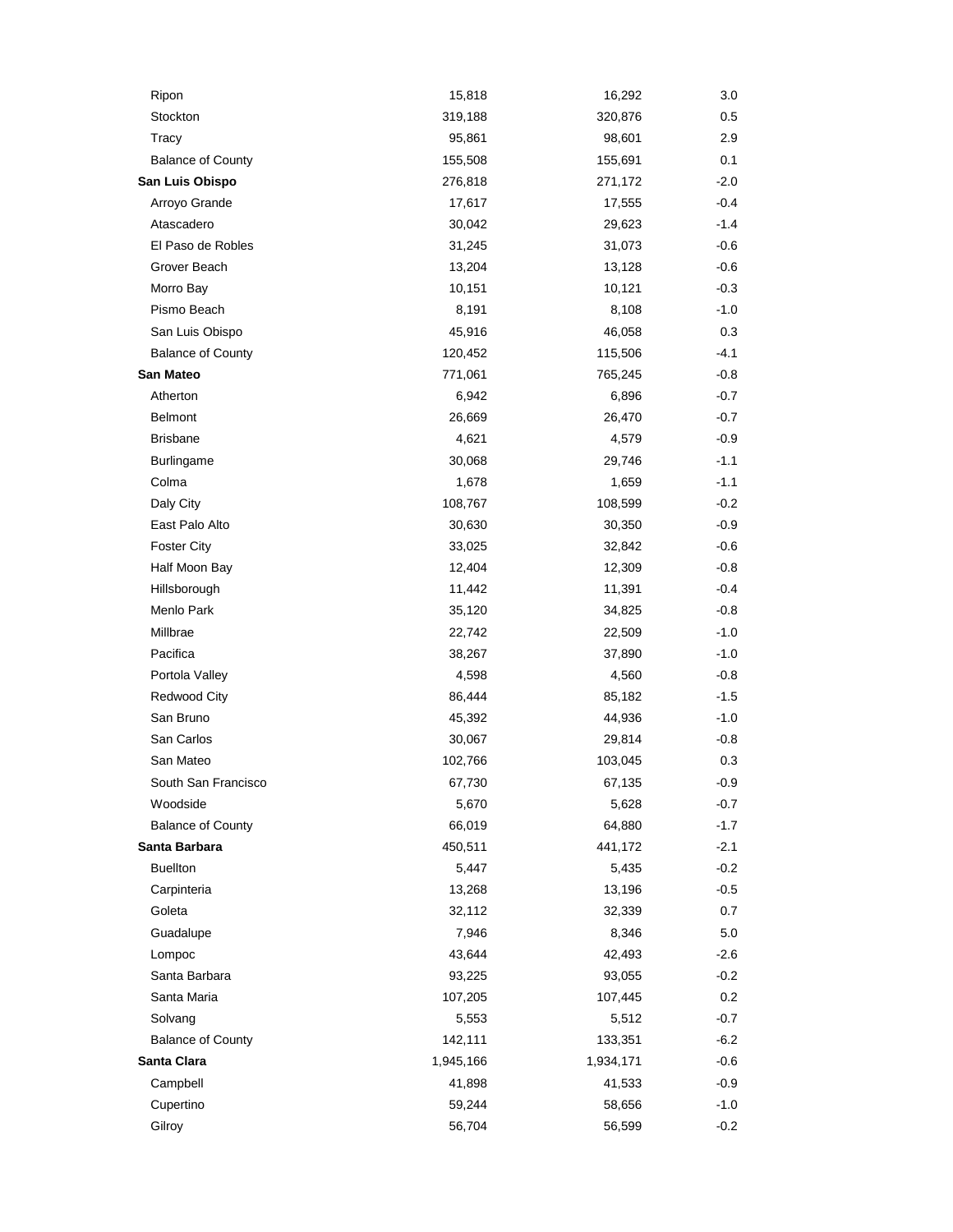| Los Altos                | 30,754    | 30,510    | $-0.8$  |
|--------------------------|-----------|-----------|---------|
| Los Altos Hills          | 8,418     | 8,390     | $-0.3$  |
| Los Gatos                | 31,087    | 30,836    | $-0.8$  |
| Milpitas                 | 77,180    | 75,663    | $-2.0$  |
| Monte Sereno             | 3,622     | 3,604     | $-0.5$  |
| Morgan Hill              | 46,299    | 47,374    | 2.3     |
| Mountain View            | 81,302    | 82,814    | 1.9     |
| Palo Alto                | 68,145    | 67,657    | $-0.7$  |
| San Jose                 | 1,041,466 | 1,029,782 | $-1.1$  |
| Santa Clara              | 127,301   | 130,746   | 2.7     |
| Saratoga                 | 30,850    | 30,546    | $-1.0$  |
| Sunnyvale                | 154,252   | 153,827   | $-0.3$  |
| <b>Balance of County</b> | 86,644    | 85,634    | $-1.2$  |
| Santa Cruz               | 270,373   | 261,115   | $-3.4$  |
| Capitola                 | 10,142    | 10,091    | $-0.5$  |
| Santa Cruz               | 64,547    | 56,156    | $-13.0$ |
| <b>Scotts Valley</b>     | 11,714    | 11,755    | 0.4     |
| Watsonville              | 51,656    | 51,366    | $-0.6$  |
| <b>Balance of County</b> | 132,314   | 131,747   | $-0.4$  |
| <b>Shasta</b>            | 177,536   | 177,797   | 0.1     |
| Anderson                 | 10,645    | 10,702    | 0.5     |
| Redding                  | 91,503    | 91,715    | 0.2     |
| Shasta Lake              | 10,626    | 10,657    | 0.3     |
| <b>Balance of County</b> | 64,762    | 64,723    | $-0.1$  |
| Sierra                   | 3,200     | 3,189     | $-0.3$  |
| Loyalton                 | 755       | 754       | $-0.1$  |
| <b>Balance of County</b> | 2,445     | 2,435     | $-0.4$  |
| Siskiyou                 | 44,463    | 44,330    | $-0.3$  |
| Dorris                   | 991       | 991       | 0.0     |
| Dunsmuir                 | 1,648     | 1,648     | 0.0     |
| Etna                     | 743       | 743       | 0.0     |
| Fort Jones               | 670       | 670       | 0.0     |
| Montague                 | 1,351     | 1,353     | 0.1     |
| Mount Shasta             | 3,402     | 3,408     | 0.2     |
| Tulelake                 | 904       | 902       | $-0.2$  |
| Weed                     | 2,731     | 2,657     | $-2.7$  |
| Yreka                    | 7,750     | 7,746     | $-0.1$  |
| <b>Balance of County</b> | 24,273    | 24,212    | $-0.3$  |
| Solano                   | 439,211   | 438,527   | $-0.2$  |
| Benicia                  | 27,114    | 27,111    | 0.0     |
| Dixon                    | 19,932    | 20,197    | 1.3     |
| Fairfield                | 117,553   | 118,005   | 0.4     |
| Rio Vista                | 10,063    | 10,080    | $0.2\,$ |
| Suisun City              | 28,907    | 28,882    | $-0.1$  |
| Vacaville                | 98,339    | 98,041    | $-0.3$  |
| Vallejo                  | 118,151   | 117,846   | $-0.3$  |
| <b>Balance of County</b> | 19,152    | 18,365    | $-4.1$  |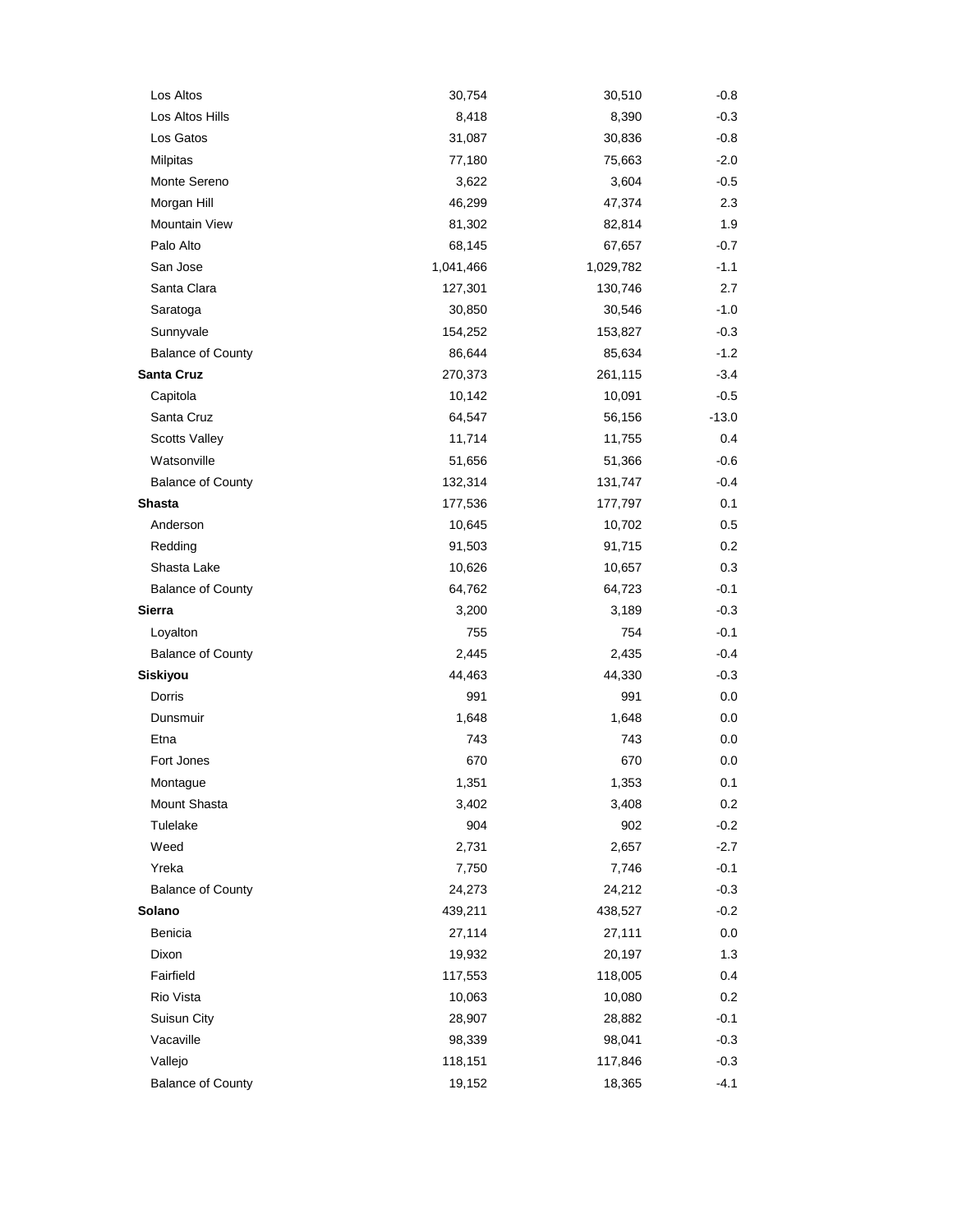| Sonoma                   | 491,354 | 484,207 | $-1.5$ |
|--------------------------|---------|---------|--------|
| Cloverdale               | 9,172   | 9,133   | $-0.4$ |
| Cotati                   | 7,505   | 7,429   | $-1.0$ |
| Healdsburg               | 11,901  | 11,800  | $-0.8$ |
| Petaluma                 | 61,738  | 61,104  | $-1.0$ |
| <b>Rohnert Park</b>      | 42,531  | 42,484  | $-0.1$ |
| Santa Rosa               | 173,153 | 171,711 | $-0.8$ |
| Sebastopol               | 7,741   | 7,657   | $-1.1$ |
| Sonoma                   | 11,013  | 10,924  | $-0.8$ |
| Windsor                  | 28,140  | 27,855  | $-1.0$ |
| <b>Balance of County</b> | 138,460 | 134,110 | $-3.1$ |
| <b>Stanislaus</b>        | 554,931 | 555,968 | 0.2    |
| Ceres                    | 48,886  | 48,901  | 0.0    |
| Hughson                  | 7,260   | 7,303   | 0.6    |
| Modesto                  | 218,440 | 219,294 | 0.4    |
| Newman                   | 11,950  | 11,962  | 0.1    |
| Oakdale                  | 23,109  | 23,237  | 0.6    |
| Patterson                | 23,150  | 23,304  | 0.7    |
| Riverbank                | 25,133  | 25,189  | 0.2    |
| Turlock                  | 75,030  | 74,820  | $-0.3$ |
| Waterford                | 8,913   | 8,944   | 0.3    |
| <b>Balance of County</b> | 113,060 | 113,014 | 0.0    |
| <b>Sutter</b>            | 101,339 | 101,289 | 0.0    |
| Live Oak                 | 9,232   | 9,367   | 1.5    |
| Yuba City                | 70,901  | 70,776  | $-0.2$ |
| <b>Balance of County</b> | 21,206  | 21,146  | $-0.3$ |
| Tehama                   | 65,126  | 65,354  | 0.4    |
| Corning                  | 7,657   | 7,664   | 0.1    |
| <b>Red Bluff</b>         | 14,288  | 14,272  | $-0.1$ |
| Tehama                   | 448     | 448     | 0.0    |
| <b>Balance of County</b> | 42,733  | 42,970  | 0.6    |
| <b>Trinity</b>           | 13,551  | 13,535  | $-0.1$ |
| Tulare                   | 479,403 | 481,733 | 0.5    |
| Dinuba                   | 25,759  | 26,517  | 2.9    |
| Exeter                   | 11,023  | 10,997  | $-0.2$ |
| Farmersville             | 11,384  | 11,327  | $-0.5$ |
| Lindsay                  | 13,131  | 13,090  | $-0.3$ |
| Porterville              | 59,491  | 59,571  | 0.1    |
| Tulare                   | 68,058  | 69,246  | 1.7    |
| Visalia                  | 138,456 | 139,254 | 0.6    |
| Woodlake                 | 7,825   | 8,054   | 2.9    |
| <b>Balance of County</b> | 144,276 | 143,677 | $-0.4$ |
| <b>Tuolumne</b>          | 54,925  | 53,465  | $-2.7$ |
| Sonora                   | 4,777   | 4,690   | $-1.8$ |
| <b>Balance of County</b> | 50,148  | 48,775  | $-2.7$ |
| Ventura                  | 841,219 | 835,223 | $-0.7$ |
| Camarillo                | 69,964  | 69,708  | $-0.4$ |
| Fillmore                 | 15,558  | 15,807  | 1.6    |
| Moorpark                 | 36,264  | 35,981  | $-0.8$ |